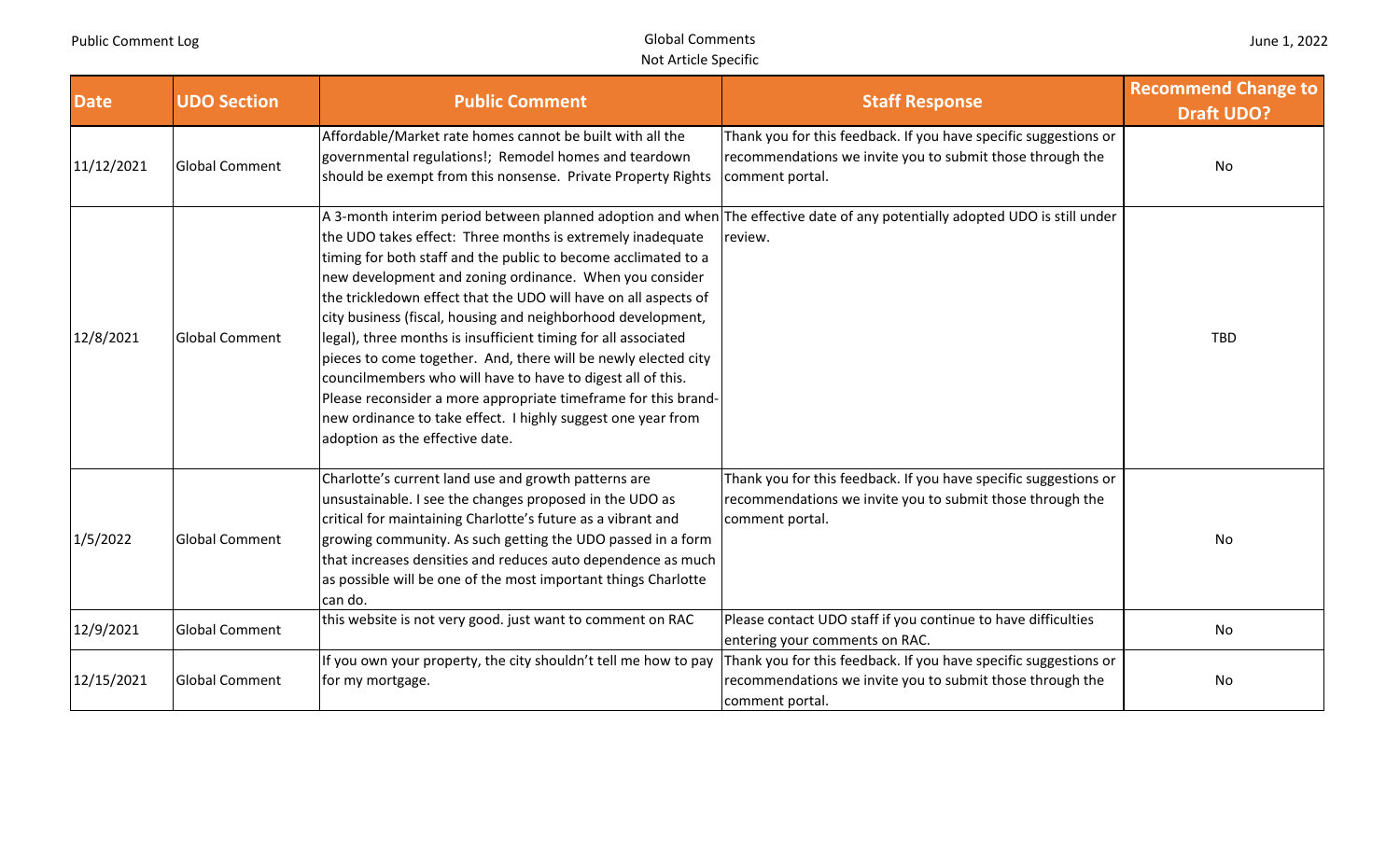| June 1, 2022 |  |  |  |
|--------------|--|--|--|
|--------------|--|--|--|

| <b>Date</b> | <b>UDO Section</b>    | <b>Public Comment</b>                                                                                                                                                                                                                                                                                                                                                                                                                                                                                                                                                                                                                                                                                                                                                                                                                                                                                                                                                                                                                                                                                                                                                                                                                                                                                                                                          | <b>Staff Response</b>                                                                                                                                          | <b>Recommend Change to</b><br><b>Draft UDO?</b> |
|-------------|-----------------------|----------------------------------------------------------------------------------------------------------------------------------------------------------------------------------------------------------------------------------------------------------------------------------------------------------------------------------------------------------------------------------------------------------------------------------------------------------------------------------------------------------------------------------------------------------------------------------------------------------------------------------------------------------------------------------------------------------------------------------------------------------------------------------------------------------------------------------------------------------------------------------------------------------------------------------------------------------------------------------------------------------------------------------------------------------------------------------------------------------------------------------------------------------------------------------------------------------------------------------------------------------------------------------------------------------------------------------------------------------------|----------------------------------------------------------------------------------------------------------------------------------------------------------------|-------------------------------------------------|
| 1/10/2022   | <b>Global Comment</b> | (Part 1 of 2) We propose an addition to the UDO of an overlay<br>district to areas of medium to high housing precarity risk (these the Community Benefits Task Force work to determine<br>are the areas that are reflected in pale orange, red, and dark<br>red on the map) utilizing UC Berkeley's Housing Precarity Risk<br>model and applying it within the Charlotte city limits and all of<br>the unincorporated areas that are within Charlotte's "sphere of<br>influence." Any development built within this overlay district<br>would "trigger" a community benefits table and developers<br>would be required to choose whether or not to meet the point<br>system of the community benefits table or go through a<br>standard rezoning process. This process mirrors the decision<br>map of Asheville's hotel development overlay district.<br>This is why we propose that any project receiving public<br>assistance (which includes tax increment grants, public land<br>sales, as well as directly funding development projects through<br>public dollars) should be subject to a community benefits table<br>process. This is to ensure that the City leverages public dollars<br>to the full extent of their usefulness and provides maximum<br>benefits to the communities in which development projects<br>receiving public assistance occur. | Updated 03/12/22: The UDO Team is awaiting the results of<br>potential updates to the UDO. Changes to the UDO will be<br>based on the results of that process. | <b>TBD</b>                                      |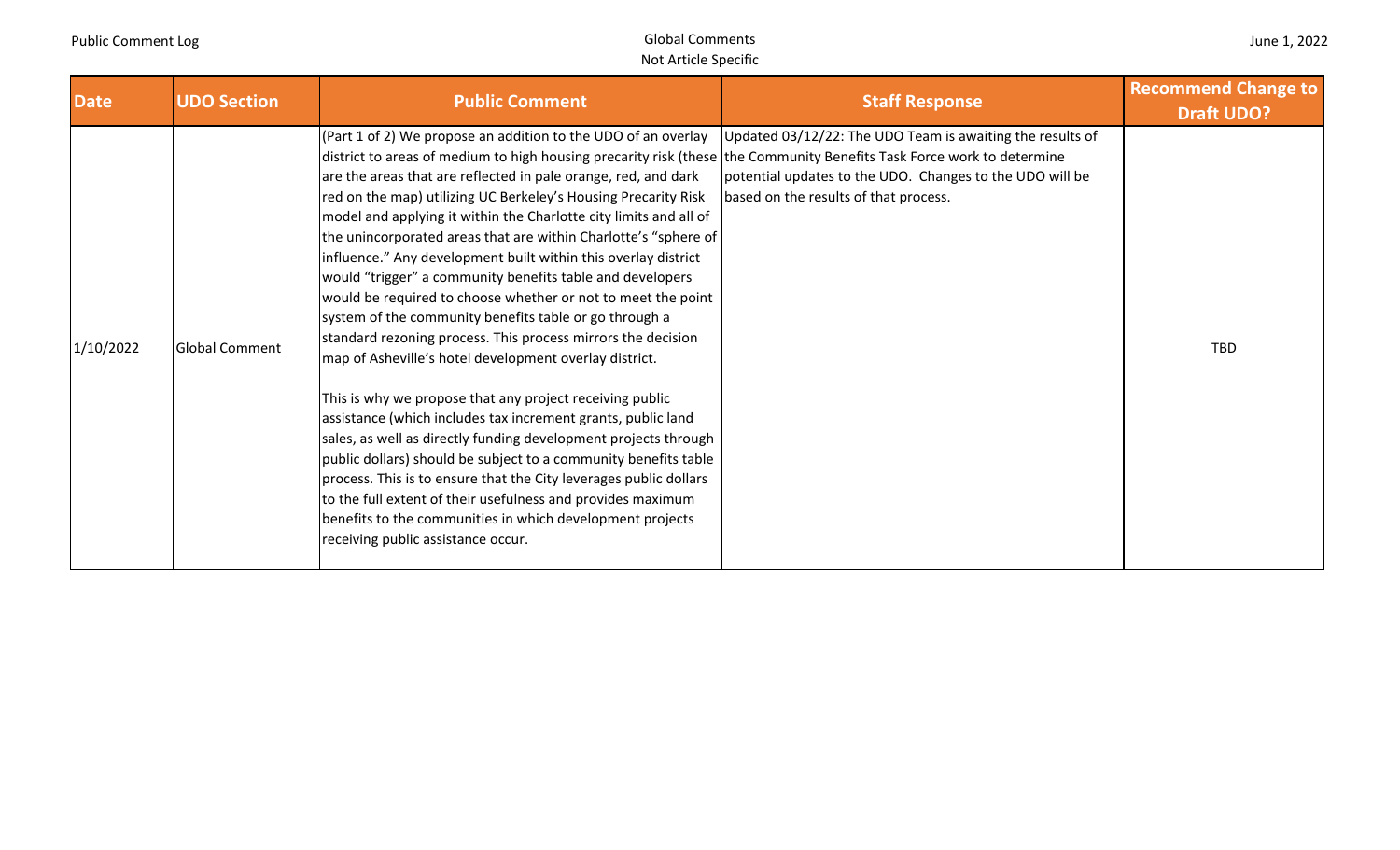|  | June 1, 2022 |
|--|--------------|
|--|--------------|

| <b>Date</b> | <b>UDO Section</b>    | <b>Public Comment</b>                                                                                                                                                                                                                                                                                                                                                                                                                                                                                                                                                                                                                                                                                                                                                                                                                                                                                                         | <b>Staff Response</b>                                                                                                                                                                                                                                                 | <b>Recommend Change to</b><br><b>Draft UDO?</b> |
|-------------|-----------------------|-------------------------------------------------------------------------------------------------------------------------------------------------------------------------------------------------------------------------------------------------------------------------------------------------------------------------------------------------------------------------------------------------------------------------------------------------------------------------------------------------------------------------------------------------------------------------------------------------------------------------------------------------------------------------------------------------------------------------------------------------------------------------------------------------------------------------------------------------------------------------------------------------------------------------------|-----------------------------------------------------------------------------------------------------------------------------------------------------------------------------------------------------------------------------------------------------------------------|-------------------------------------------------|
| 1/10/2022   | <b>Global Comment</b> | (Part 2 of 2) We also understand that given the CATS light rail's Updated 03/12/22: See response above.<br>use as an economic development driver in Charlotte, it is<br>necessary to consider the impact of public investment in light<br>rail transit as a driver of gentrification. It is this direct public<br>investment with indirect consequences that we also consider<br>public assistance to development. In addition to the above, we<br>propose that projects developing within a mile radius on either<br>side of a light rail station be subject to the community benefits<br>process.<br>We propose to set a threshold on the scale of certain projects<br>that fall outside of the purview of the Community Benefits<br>Overlay District and Public Assistance sections so that large<br>scale developments that will have sizable impacts in their areas<br>must also adhere to a community benefits process. |                                                                                                                                                                                                                                                                       | <b>TBD</b>                                      |
| 1/13/2022   | <b>Global Comment</b> | What is the point of soliciting these comments? Similar to Area Thank you for this feedback. If you have specific suggestions or<br>Plans of the past, Charlotte will continue to ignore the<br>standards at the will of developers, even in the face of<br>overwhelming protest from area residents.                                                                                                                                                                                                                                                                                                                                                                                                                                                                                                                                                                                                                         | recommendations we invite you to submit those through the<br>comment portal. Each ordinance specific comment is being<br>considered by the UDO team.                                                                                                                  | No                                              |
| 1/13/2022   | <b>Global Comment</b> | 1. having definitions in 6 sections, when only one Article is<br>titled Definitions is confusing. merge ALL definitions in Article 2 that apply only to that article. As such, those definitions are                                                                                                                                                                                                                                                                                                                                                                                                                                                                                                                                                                                                                                                                                                                          | A select few articles of the UDO have article-specific definitions<br>held separately from the general definitions. Staff will add a<br>sentence to Article 2 to clarify this approach.                                                                               | Yes                                             |
| 1/13/2022   | <b>Global Comment</b> | 2. Applicability & triggers for requirements not consistent<br>throughout the UDO. Should be made consistent. for example:<br>'New construction', 'expansion', 'expansion of a certain size',<br>'any building permit', 'any driveway permit'. Provide a chart of<br>triggers so you can see how complex it is as written now                                                                                                                                                                                                                                                                                                                                                                                                                                                                                                                                                                                                 | The UDO team and consultants are reexamining current<br>proposed language for opportunities to provide additional<br>clarity and consistency for applicability and triggers in the next<br>draft UDO. When reasonable, changes will be make to create<br>consistency. | Yes                                             |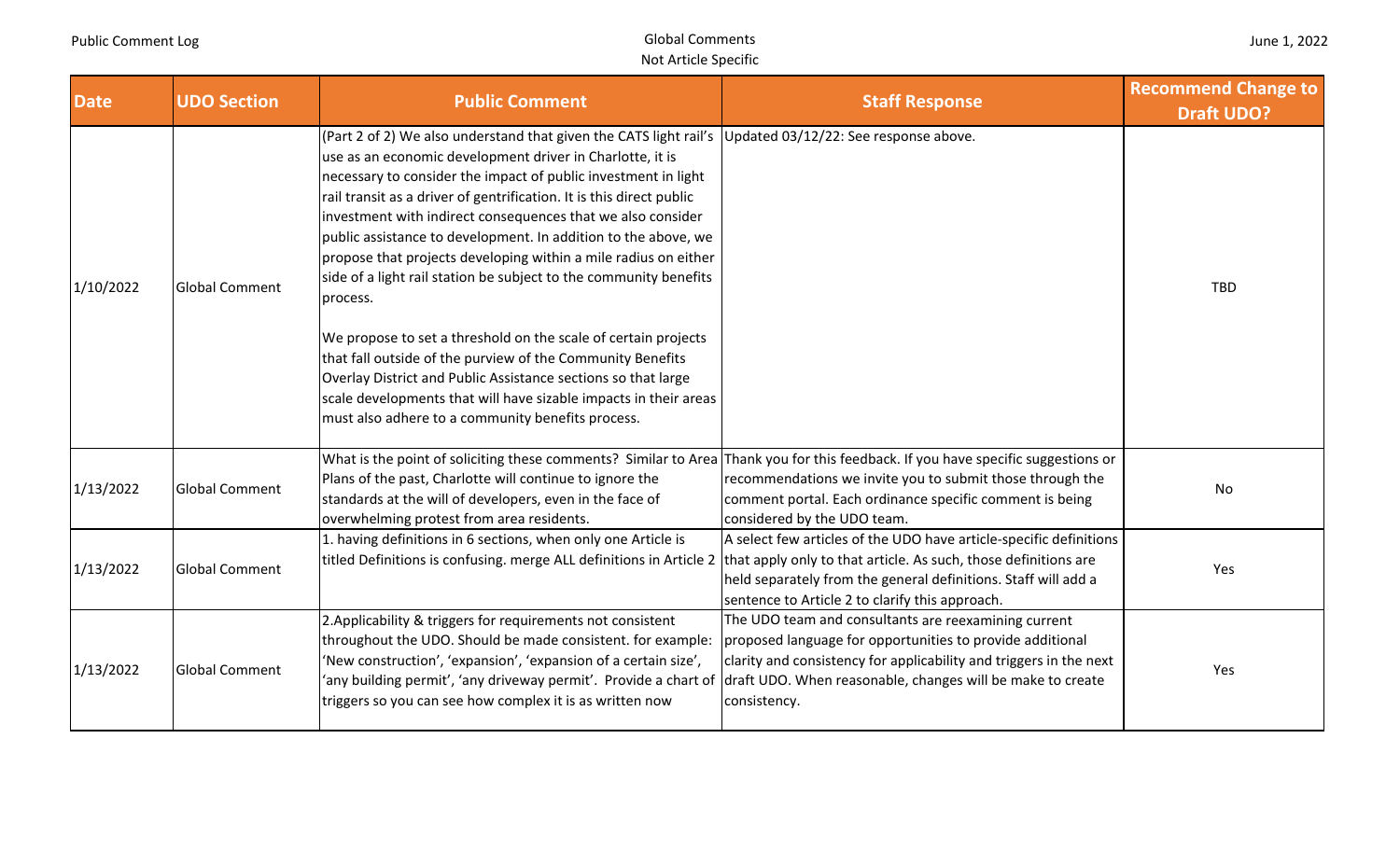| <b>Date</b> | <b>UDO Section</b>    | <b>Public Comment</b>                                                                                                                                                                                                                                                                                                                                                                                                                                                                                                                                                                                                                                                                                                     | <b>Staff Response</b>                                                                                                                                                                                                                                                                 | <b>Recommend Change to</b><br><b>Draft UDO?</b> |
|-------------|-----------------------|---------------------------------------------------------------------------------------------------------------------------------------------------------------------------------------------------------------------------------------------------------------------------------------------------------------------------------------------------------------------------------------------------------------------------------------------------------------------------------------------------------------------------------------------------------------------------------------------------------------------------------------------------------------------------------------------------------------------------|---------------------------------------------------------------------------------------------------------------------------------------------------------------------------------------------------------------------------------------------------------------------------------------|-------------------------------------------------|
| 1/13/2022   | <b>Global Comment</b> | 3 The Administration and Enforcement Articles do not flow<br>together. Variances, appeals, and Enforcement need to be<br>rewritten. this is a time it might work better to go back to<br>Drainage enforcement inside the drainage article (for example) enforcement. The organization of these articles is designed to                                                                                                                                                                                                                                                                                                                                                                                                    | For variances, appeals, and enforcement their are some<br>common requirements. Certain specific development areas<br>have additional requirements for variances, appeals, and<br>address both the common and additional requirements in a<br>singular location and avoid duplication. | No                                              |
| 1/13/2022   | <b>Global Comment</b> | 4. One purpose of a UDO is to streamline the process but it<br>appears that this first draft ignored that goal. The 'undisturbed different objectives and combining them is not feasible.<br>natural area' was rightly eliminated because 'Green Area'<br>would apply, but there is still SWIM Buffers and PCSO buffers -<br>these should be combined or one eliminated. There is still<br>Landscape/ Screening but it isn't combined with Tree<br>Protection, or 'Green Area' or 'Open Space' or 'Internal<br>Plantings'. All requirements for what counts as Open Space,<br>Green Area etc should all be uniform & include flood plain,<br>buffers, steep slopes, power easements & environmentally<br>sensitive areas. | TUpdated 4/25/22: These standards are designed to meet<br>However, opportunities for overlap will be identified in the<br>next UDO draft.                                                                                                                                             | Yes                                             |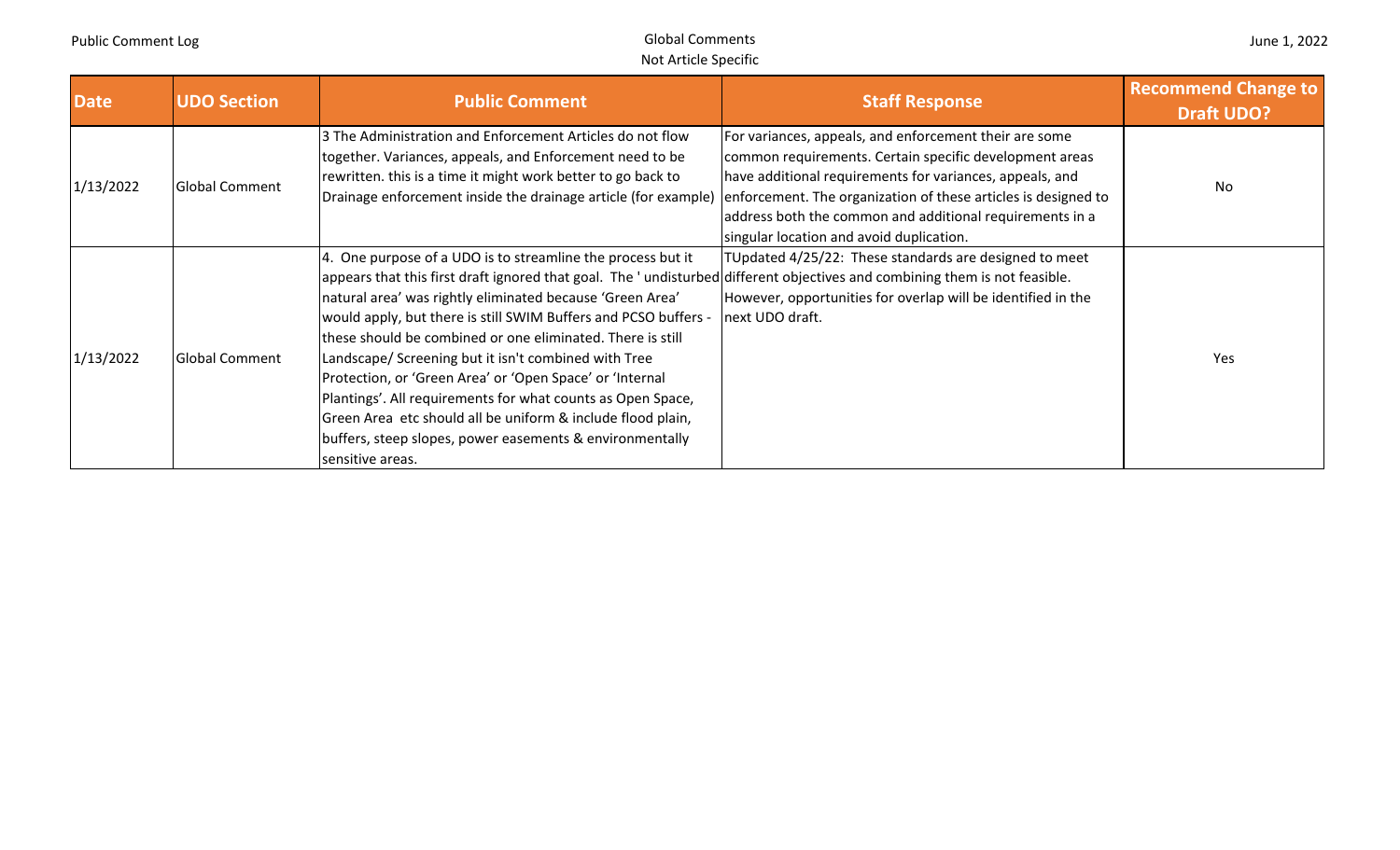| June 1, 2022 |  |  |  |
|--------------|--|--|--|
|--------------|--|--|--|

| <b>Date</b> | <b>UDO Section</b>    | <b>Public Comment</b>                                                                                                                                                                                                                                                                                                                                                                                                                                                                                                                                                                                                                                                                                                                                                                                                                                                                                                                                                                                                                                                                                                                            | <b>Staff Response</b>                                                                                                                                                                                                                                | <b>Recommend Change to</b> |
|-------------|-----------------------|--------------------------------------------------------------------------------------------------------------------------------------------------------------------------------------------------------------------------------------------------------------------------------------------------------------------------------------------------------------------------------------------------------------------------------------------------------------------------------------------------------------------------------------------------------------------------------------------------------------------------------------------------------------------------------------------------------------------------------------------------------------------------------------------------------------------------------------------------------------------------------------------------------------------------------------------------------------------------------------------------------------------------------------------------------------------------------------------------------------------------------------------------|------------------------------------------------------------------------------------------------------------------------------------------------------------------------------------------------------------------------------------------------------|----------------------------|
| 1/13/2022   | <b>Global Comment</b> | 5. with 2040 Vision Goals to increase density, and facilitate a<br>variety of middle-income housing types throughout the city it's<br>shocking the UDO hinders not supports the Goals. Examples of<br>what needs to be vetted relative to the harm it causes the<br>greater 2040 goal: 15% green area + 5-10% open Space + 5-<br>10% internal plantings, widened Stormwater easements, big<br>setbacks, wider roads, smaller lots in some N1 & N2 but<br>setbacks constrain building site sizes so lots have to be greater<br>than minimum to physically build a dwelling, buffer yards in<br>addition to setbacks along certain road classifications, Max side<br>wall heights for duplexes/ triplexes, heights for ADU not exceed<br>principal home & <50% of size, Max building length and<br>heights. Building coverage constraints no longer necessary -<br>other items affect massing. For infill locations to increase<br>middle-income housing the hurdles include, among other<br>things, required tree surveys, as-built and tree permits for<br>existing homes; citizen stormwater plan and permit, root zone<br>impact restrictions. | Updated 03/12/22: Thank you for your comment. Most of the<br>litems referenced are being assessed through the Economic<br>Analysis for the UDO. If there are specific recommendations<br>for changes to the UDO, we request that those be submitted. | <b>Draft UDO?</b><br>No    |
| 1/13/2022   | <b>Global Comment</b> | 6. Vesting is a right afforded by state law and can not be<br>removed by a change of applicability date - as it appears to be<br>the intent in Articles 23, 24, 25, 26, 27, 28, 29 and 30; nor by<br>just (falsely) stating your valid permit expires even if you start<br>work.                                                                                                                                                                                                                                                                                                                                                                                                                                                                                                                                                                                                                                                                                                                                                                                                                                                                 | UDO staff will review these requirements with the City<br>Attorney's Office.<br>Updated 04/25/22: The vested rights standards in Article 38.6<br>will be updated and reviewed by the City Attorney's Office to<br>ensure compliance with state law.  | Yes                        |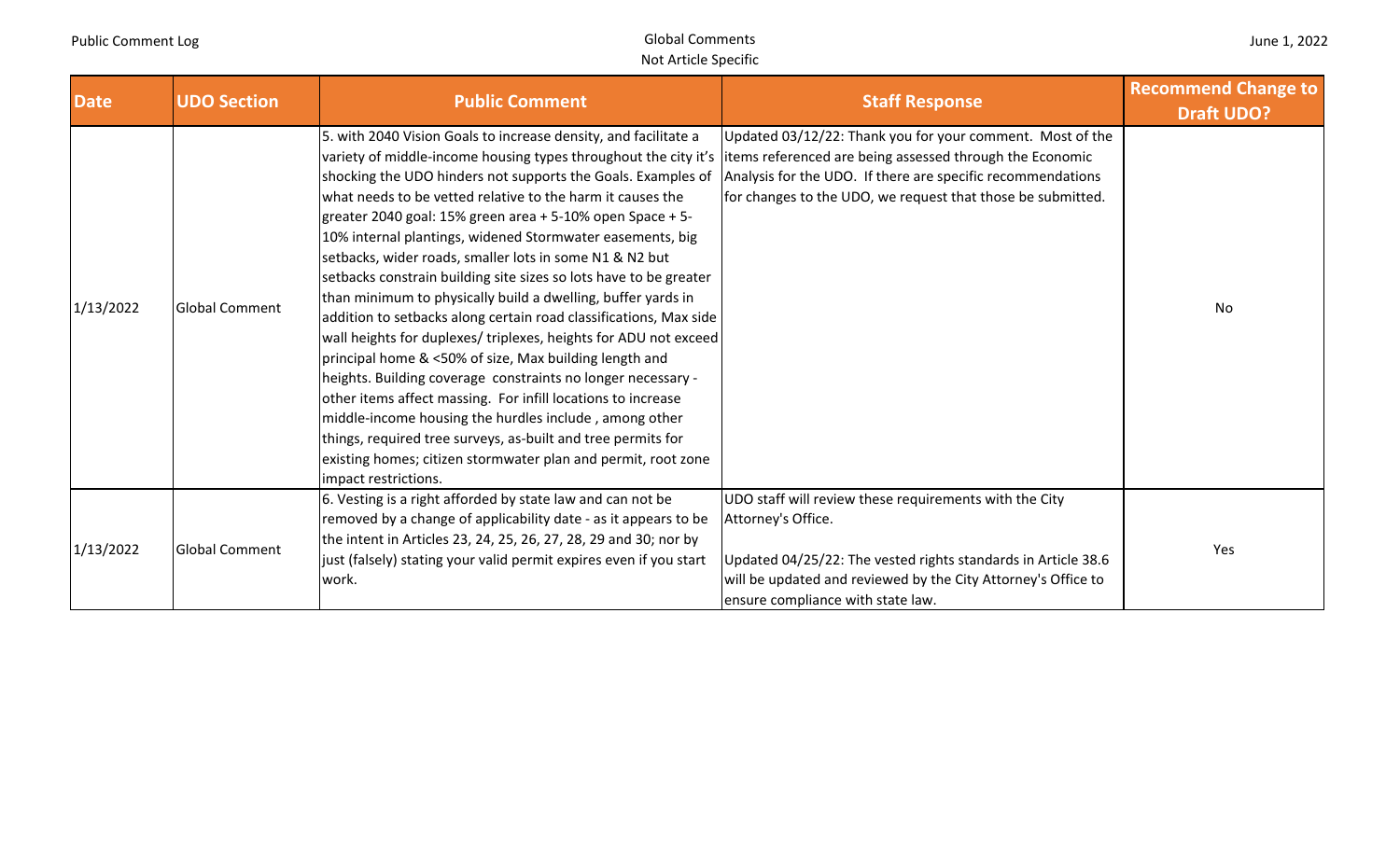| June 1, 2022 |  |  |  |
|--------------|--|--|--|
|--------------|--|--|--|

| <b>Date</b> | <b>UDO Section</b>    | <b>Public Comment</b>                                                        | <b>Staff Response</b>                                                                                                                                                                                                                                                                                                                                                                                                                                                                      | <b>Recommend Change to</b> |
|-------------|-----------------------|------------------------------------------------------------------------------|--------------------------------------------------------------------------------------------------------------------------------------------------------------------------------------------------------------------------------------------------------------------------------------------------------------------------------------------------------------------------------------------------------------------------------------------------------------------------------------------|----------------------------|
|             |                       |                                                                              |                                                                                                                                                                                                                                                                                                                                                                                                                                                                                            | <b>Draft UDO?</b>          |
|             |                       | do not agree with the proposed restrictions regarding short<br>term rentals. | Updated 03/23/22: UDO staff and consultants are reexamining<br>the conditions for short-term rentals for potential modification<br>in the next draft UDO.<br>Staff has heard and received, and continues to hear and<br>receive, a tremendous amount of feedback on the topic of<br>short-term rentals. Perspectives have spanned the spectrum<br>generating both positive and negative comments about the<br>proposed standards. Numerous benefits and drawbacks have<br>been identified. |                            |
| 1/8/2022    | <b>Global Comment</b> |                                                                              | A topic of this significance warrants additional discussion and<br>consideration beyond staff. Staff held two listening sessions on<br>February 24, 2022. Staff has also presented takeaways from<br>short-term rental comments to City Council and has heard<br>Council's initial feedback on the topic.                                                                                                                                                                                  | Yes                        |
|             |                       |                                                                              | Staff will work with the UDO consultant to update the<br>proposed standards and updated standards will be included in<br>the second draft of the UDO to be released in May.                                                                                                                                                                                                                                                                                                                |                            |
|             |                       |                                                                              | Updated 04/27/2022: Please see the short-term rental<br>regulations update posted on the UDO website at<br>http://charlotteudo.org.                                                                                                                                                                                                                                                                                                                                                        |                            |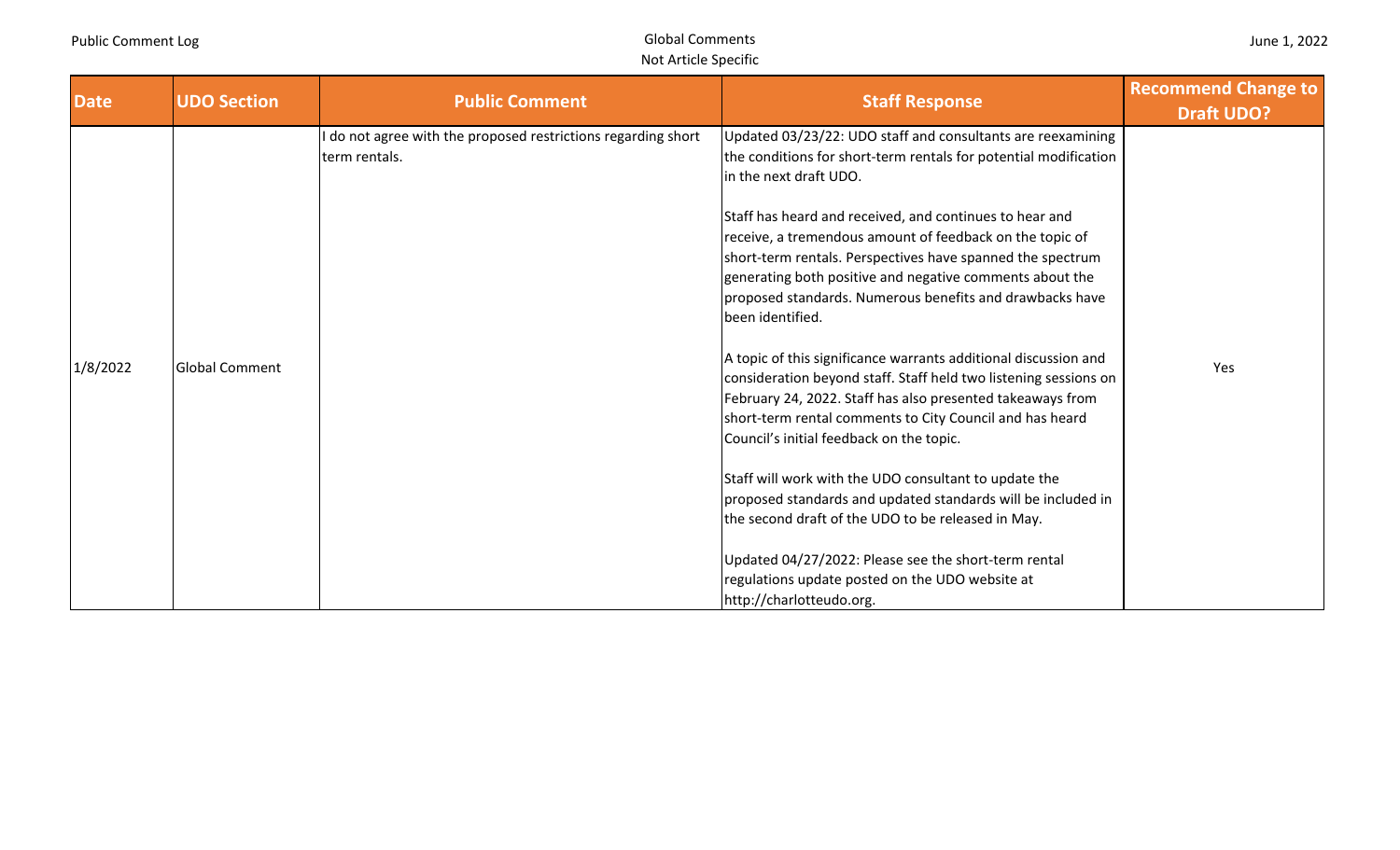| June 1, 2022 |  |  |  |
|--------------|--|--|--|
|--------------|--|--|--|

| <b>Date</b> | <b>UDO Section</b>     | <b>Public Comment</b>                                                                                                                                                                                                                                                                                                                                                                                                                                                                                                                                                                                                                                                                                                                                                                                                                                                                                                                                                                                                                                                                                                       | <b>Staff Response</b>                                                                                                                                                                                                                                                                                                                                                                      | <b>Recommend Change to</b> |
|-------------|------------------------|-----------------------------------------------------------------------------------------------------------------------------------------------------------------------------------------------------------------------------------------------------------------------------------------------------------------------------------------------------------------------------------------------------------------------------------------------------------------------------------------------------------------------------------------------------------------------------------------------------------------------------------------------------------------------------------------------------------------------------------------------------------------------------------------------------------------------------------------------------------------------------------------------------------------------------------------------------------------------------------------------------------------------------------------------------------------------------------------------------------------------------|--------------------------------------------------------------------------------------------------------------------------------------------------------------------------------------------------------------------------------------------------------------------------------------------------------------------------------------------------------------------------------------------|----------------------------|
|             |                        |                                                                                                                                                                                                                                                                                                                                                                                                                                                                                                                                                                                                                                                                                                                                                                                                                                                                                                                                                                                                                                                                                                                             |                                                                                                                                                                                                                                                                                                                                                                                            | <b>Draft UDO?</b>          |
| 1/19/2022   | <b>Global Comments</b> | (Part 1 of 2) Article 25 (Post Construction Stormwater)<br>Article 28 (Soil Erosion & Sedimentation Control)<br>Article 29 (Tree Protection)<br>The Mecklenburg County Soil and Water Conservation District<br>would like to propose a concept we are referring to as<br>"Stormwater Pond Amenitization."<br>We propose wording that could nudge/encourage developers<br>to build multi-beneficial facilities that help in managing<br>stormwater while also creating usable greenspace.<br>The more urbanized areas of Charlotte that are experiencing<br>rapid development are losing park, greenspace, and tree<br>covered areas to parking decks, housing, and commercial/<br>retail space. At the same time, efforts are continuously<br>underway to still have usable facilities for pedestrian and<br>outdoor recreation. The UDO has significant verbiage around<br>still protecting water quality in the face of additional<br>stormwater runoff, which is good. Along those lines, the UDO<br>has an excellent opportunity to use stormwater provisions to<br>further promote the establishment of outdoor space. | Updated 04/14/22: Thank you for your comment. Staff will<br>assess opportunities to encourage amenitized SCMs in the next<br>update to the Charlotte-Mecklenburg BMP Design Manual.<br>Staff will also add language to the UDO to clarify how amenities<br>like these can overlap tree, stormwater and open space<br>requirements to encourage these sorts of amenitized natural<br>areas. | Yes                        |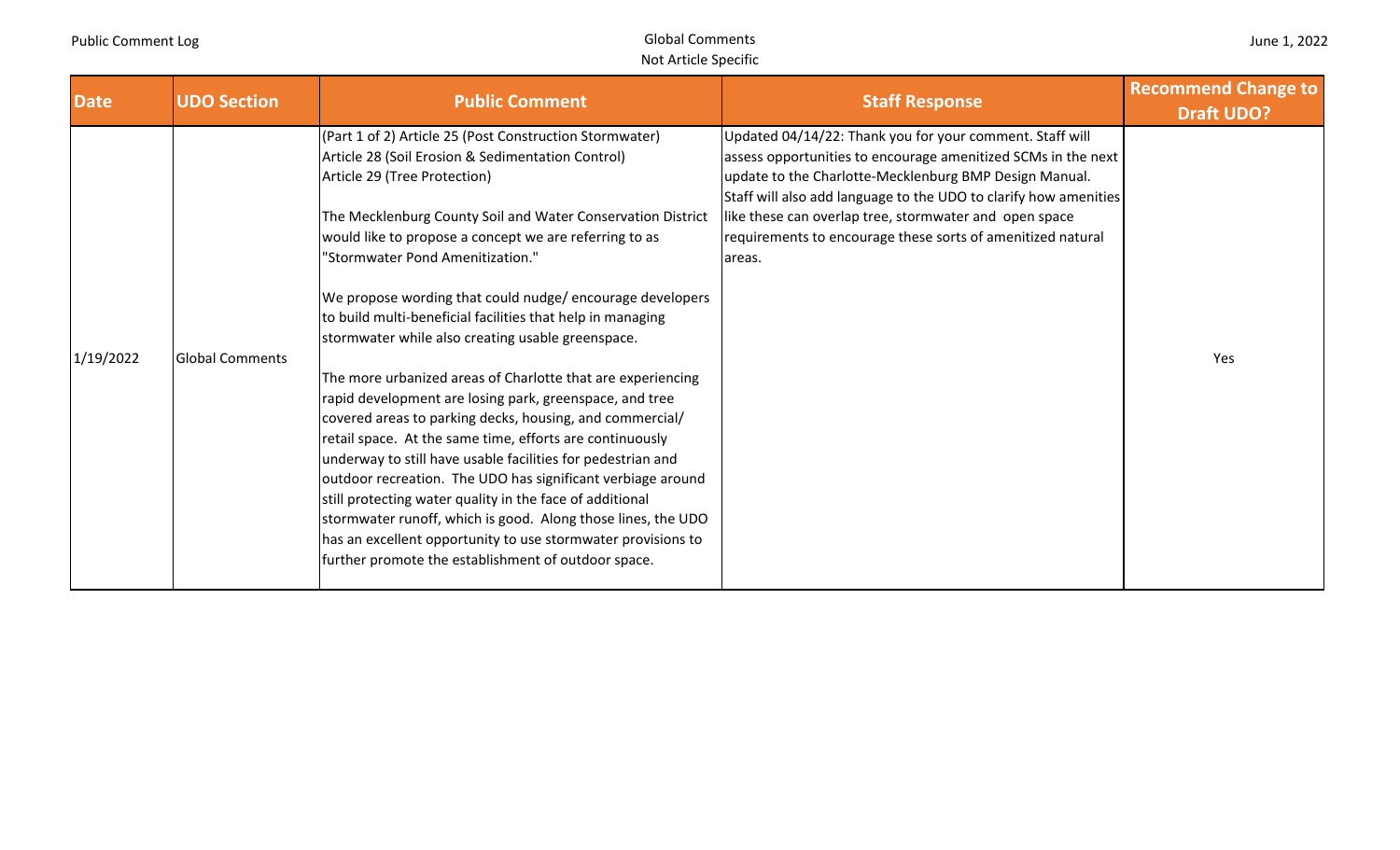| June 1, 2022 |  |  |  |
|--------------|--|--|--|
|--------------|--|--|--|

| <b>Date</b> | <b>UDO Section</b>     | <b>Public Comment</b>                                                                                                                                                                                                                                                                                                                                                                                                                                                                                                                                                                                                                                                                                                                                                                                                                                                                                                                                                                                                                                                                                                             | <b>Staff Response</b>                | <b>Recommend Change to</b><br><b>Draft UDO?</b> |
|-------------|------------------------|-----------------------------------------------------------------------------------------------------------------------------------------------------------------------------------------------------------------------------------------------------------------------------------------------------------------------------------------------------------------------------------------------------------------------------------------------------------------------------------------------------------------------------------------------------------------------------------------------------------------------------------------------------------------------------------------------------------------------------------------------------------------------------------------------------------------------------------------------------------------------------------------------------------------------------------------------------------------------------------------------------------------------------------------------------------------------------------------------------------------------------------|--------------------------------------|-------------------------------------------------|
| 1/19/2022   | <b>Global Comments</b> | (Part 2 of 2) Wet ponds don't have to just be holes in the<br>ground that slowly release water. Wetponds and other Best<br>Management Practices (BMPs) can be neighborhood amenities<br>In addition to beneficial water features. Nowhere is this more<br>apparent than in the Sedgefield Neighborhood. The main park<br>in this neighborhood was originally designed as a flow<br>moderation BMP for Dairy Branch. This space was double<br>purposed as a park, and it sees heavy use from the<br>neighborhoods surrounding it. More recently, the stormwater<br>pond for the future Marsh development was built as an<br>amenity with lighting, benches, and aesthetic improvements to<br>benefit the neighborhood. These two examples provide a<br>blueprint for what a space could look like that protects our<br>watersheds while still providing outdoor recreation areas. We<br>propose wording in support of this concept that could nudge<br>and reward developers who choose to implement multi-<br>beneficial facilities such as this.<br>-- Mecklenburg Soil and Water Conservation District, Board of<br>Supervisors | Updated 04/14/22: See comment above. | Yes                                             |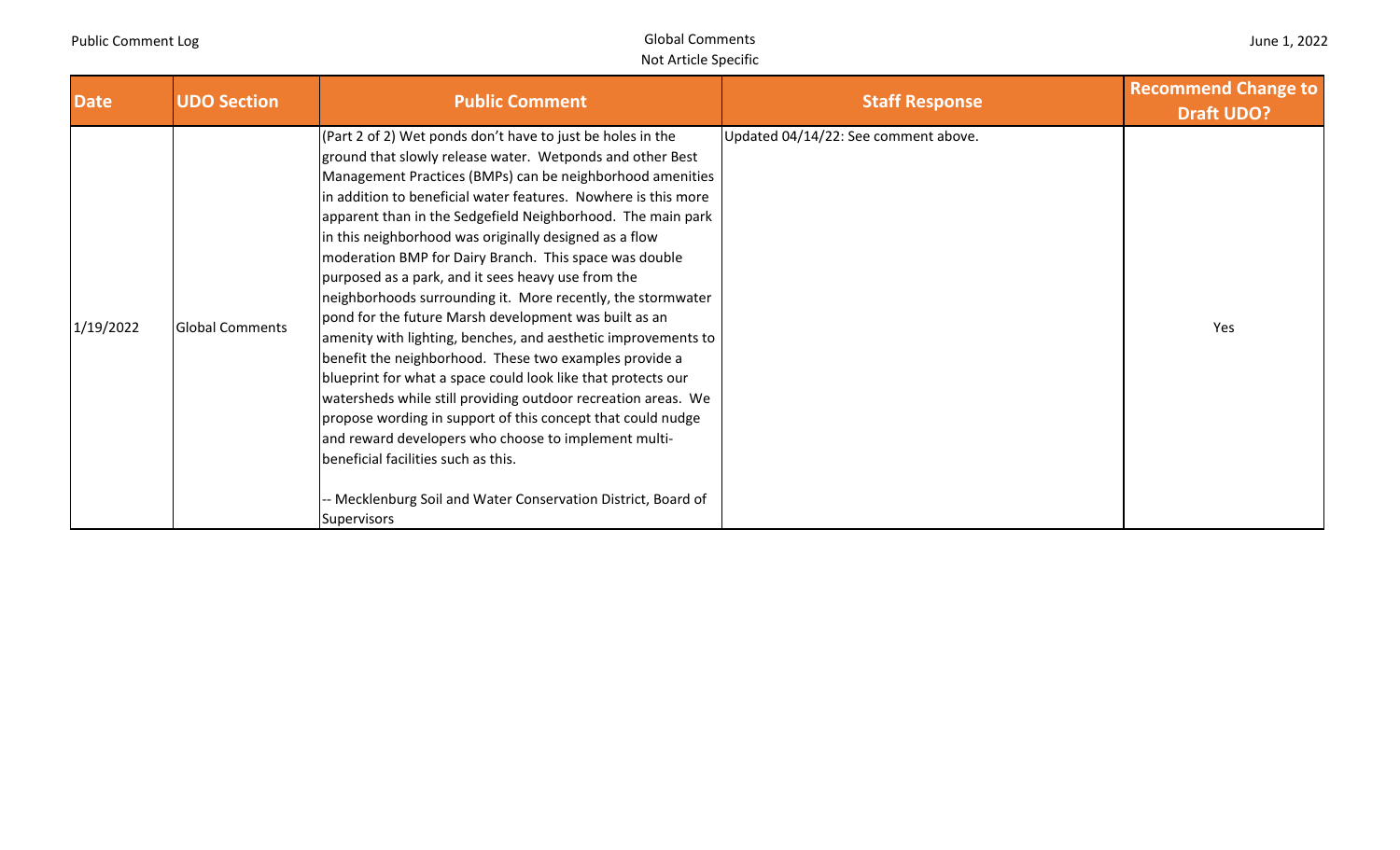| <b>Date</b> | <b>UDO Section</b>                                                     | <b>Public Comment</b>                                                                                                                                                                                                                                                                                                                                                                                                                                                                                                                                                                                                                                                                                                                                                                                                                                                                                                                                                                                                                                                                                                                  | <b>Staff Response</b>                                                                                                                                                                                                                                                                                                                                                                                                                                                                                                                                                                                | <b>Recommend Change to</b><br><b>Draft UDO?</b> |
|-------------|------------------------------------------------------------------------|----------------------------------------------------------------------------------------------------------------------------------------------------------------------------------------------------------------------------------------------------------------------------------------------------------------------------------------------------------------------------------------------------------------------------------------------------------------------------------------------------------------------------------------------------------------------------------------------------------------------------------------------------------------------------------------------------------------------------------------------------------------------------------------------------------------------------------------------------------------------------------------------------------------------------------------------------------------------------------------------------------------------------------------------------------------------------------------------------------------------------------------|------------------------------------------------------------------------------------------------------------------------------------------------------------------------------------------------------------------------------------------------------------------------------------------------------------------------------------------------------------------------------------------------------------------------------------------------------------------------------------------------------------------------------------------------------------------------------------------------------|-------------------------------------------------|
| 2/2/2022    | 1.3 Purpose and<br>Intent; 1.6<br>Relationship to Other<br>Regulations | In its current form the UDO will make it more difficult to deliver Updated 04/28/2022: SWIM and Post Constuction Stormwater<br>affordable housing and drive it out of infill locations creating<br>sprawl. There are many lots recorded before 1992 that are<br>currently grandfathered and exempt from SWIM Buffers and<br>Post Construction Buffers. Some of these lots will be made<br>worthless. It seems like this will generate a lot of lawsuits and<br>controversy as people become aware of this.<br>The Driveway and Access Rules have not received the same<br>amount of public scrutiny and need comment as the main body Streets Manual is being coordinated by the Charlotte<br>of the UDO and there is a lot in there need detailed attention.<br>not enough consideration is give to topography.<br>The height restriction at the side setback will make it very<br>difficult (maybe impossible) to build reasonable duplexes and<br>triplexes on lots that are currently R-8, R-5 and R-4.<br>Maybe this could limit them to 2 storys instead; The Driveway<br>and Access Rules are closed for comment on January 31. | standards will continue to exempt those lots developed prior to<br>the adoption of the original ordinaces subject to the dates<br>specified in the applicability sections of these articles.<br>The Driveway and Access Rules will be incorporated as part of<br>the new Charlotte Streets Manual. The Charlotte Streets<br>Manual is referenced in the UDO but is not part of the UDO.<br>The public engagement and feedback process for the Charlotte<br>Department of Transportation (CDOT).<br>The height restriction for sidewalls will be increased in the<br>second draft UDO from 12' to 20' | Yes                                             |
| 2/27/2022   | <b>Global Comment</b>                                                  | Parks. The plan lacks planning for parks. As the city has grown Updated 03/12/22: The UDO includes requirements for usable<br>our parks (already way too small) have been forgotten. In high<br>growth areas like the South End which has been attracting large Mecklenburg County Park and Recreation and does not fall<br>numbers of people, no addition of park space has been<br>planned.<br>Please add requirements for developers to put funds into city<br>parks and please encourage the city to purchase properties to<br>build and expand parks for all for now and into the future.<br>Access to outdoor space in the city is critical for a healthy city<br>and for attracting future growth.                                                                                                                                                                                                                                                                                                                                                                                                                              | open space. Parks planning and construction is handled by<br>under the UDO. However, UDO staff have been and will<br>continue to work with Mecklenburg County to see how the<br>UDO can support the expansion of our park system.                                                                                                                                                                                                                                                                                                                                                                    | <b>TBD</b>                                      |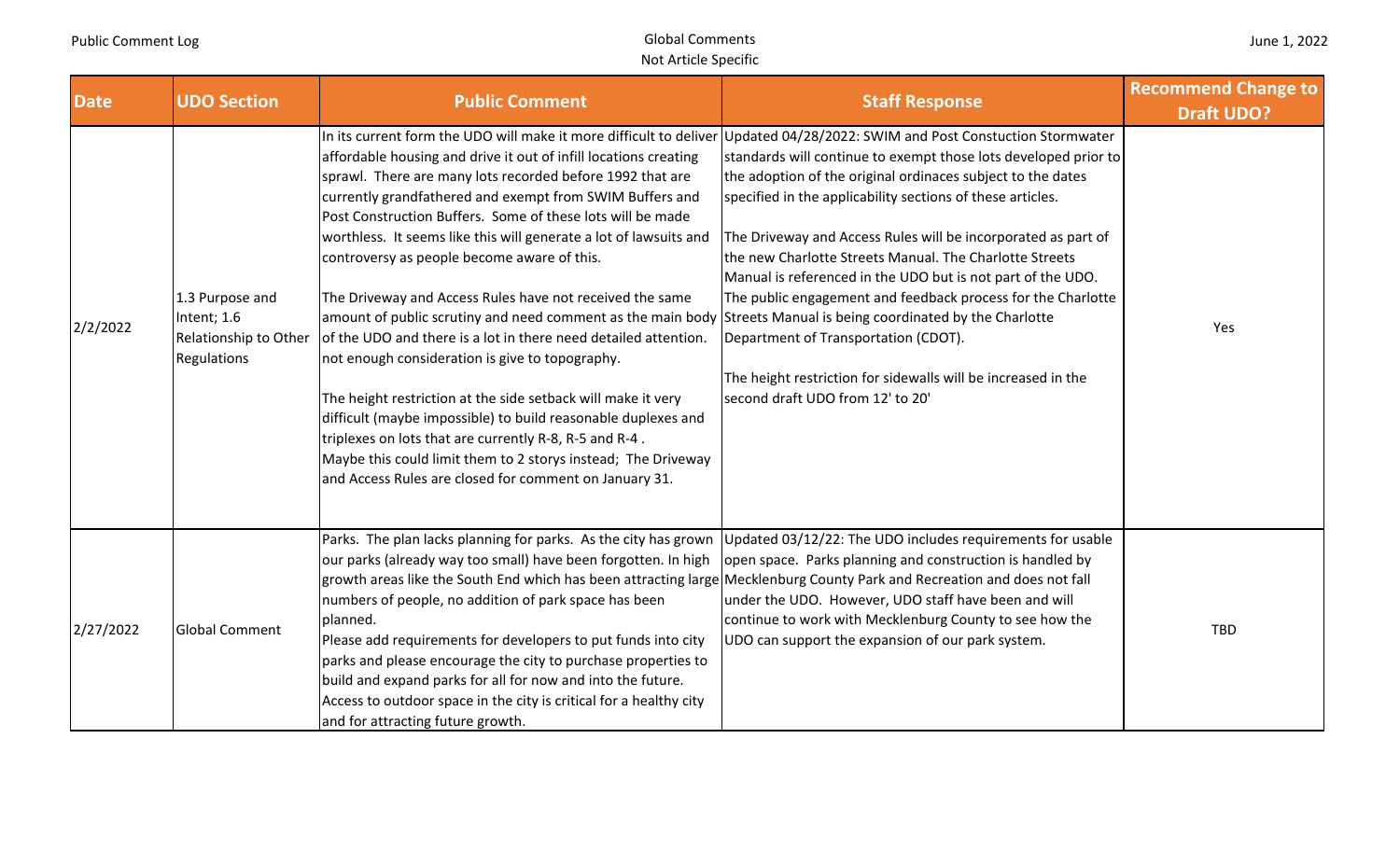| June 1, 2022 |  |  |  |  |
|--------------|--|--|--|--|
|--------------|--|--|--|--|

| <b>Date</b> | <b>UDO Section</b>    | <b>Public Comment</b>                                                                                                                                                                                                                                                                                                                                                                                                                                                                                                                                                                                                                                                                                                                                                                                                                                                                                                                                                                                                                                                                                                                    | <b>Staff Response</b>                                                                                                                                                                                                                                                                                 | <b>Recommend Change to</b><br><b>Draft UDO?</b> |
|-------------|-----------------------|------------------------------------------------------------------------------------------------------------------------------------------------------------------------------------------------------------------------------------------------------------------------------------------------------------------------------------------------------------------------------------------------------------------------------------------------------------------------------------------------------------------------------------------------------------------------------------------------------------------------------------------------------------------------------------------------------------------------------------------------------------------------------------------------------------------------------------------------------------------------------------------------------------------------------------------------------------------------------------------------------------------------------------------------------------------------------------------------------------------------------------------|-------------------------------------------------------------------------------------------------------------------------------------------------------------------------------------------------------------------------------------------------------------------------------------------------------|-------------------------------------------------|
| 3/3/2022    | <b>Global Comment</b> | We have 1.7 acres of land in west corridor. I traveled to Dubai<br>in 10/21 and saw some of the most beautiful architectural<br>Features - desired aesthetics - creativity & innovative facilities<br>and housing units that we are interested in developing and<br>using some of the aesthetics in an already commercial mix use<br>zoning area. With the green premise growing in popularity<br>across the globe more and more people are turning to recycling<br>shipping containers as a way to reduce the extremely high<br>surplus of empty shipping containers that are just waiting to<br>become a home, office, apartment, school, dormitory, studio,<br>emergency shelter, or anything else.<br>The conversion of shipping containers to living spaces is not a<br>new concept. Shipping containers have become a more<br>common architectural tool over the past few years. Through<br>clippings, insertion of external elements, coatings, and<br>equipment. The container is adopted according to its future<br>use and desired aesthetics. I was wondering if we can put this<br>in our UDO Architectural Feature section? | Updated 4/25/22: Allowances for use of shipping containers<br>will be input into the next draft UDO.                                                                                                                                                                                                  | Yes                                             |
| 3/9/2022    | <b>Global Comment</b> | (Part 1 of 2) I would like to address enforcement of the UDO,<br>once adopted. Neighbors should not have to be enforcers of<br>the ordinance. If a builder builds too close to a property line, or<br>violates a setback rule, for example, it should not be up to the<br>neighbors to enforce it. The City, or County, should include<br>enforcement in its operations. Further, if there is a violation,<br>the builder should understand that he will have to take it down<br>and start again, within the parameters of the Ordinance. If it is<br>not enforced, builders will choose to pay a fine rather than<br>comply with the Ordinance.                                                                                                                                                                                                                                                                                                                                                                                                                                                                                         | Updated 03/12/22: Enforcement procedures are outlined in<br>the Administration articles of the UDO. Inspection of projects<br>cloccurs prior to completion of a project to ensure compliance<br>with regulations. Additional enforcement also occurs after<br>construction for identified violations. | No                                              |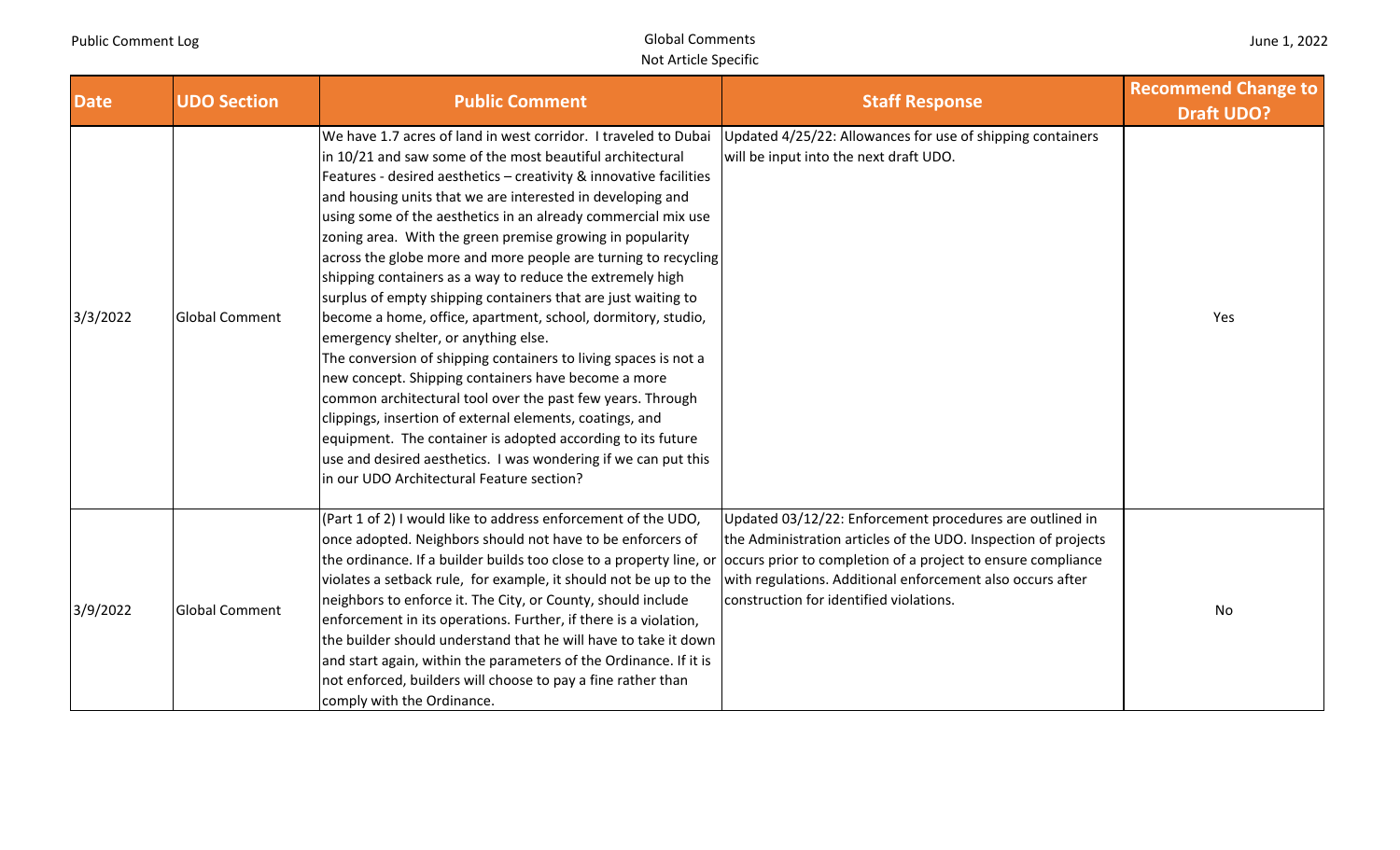| <b>Date</b> | <b>UDO Section</b>     | <b>Public Comment</b>                                                                                                                                                                                                                                                                                                                                                                                                                                                                                                                            | <b>Staff Response</b>                                                                                                                                                                                                    | <b>Recommend Change to</b><br><b>Draft UDO?</b> |
|-------------|------------------------|--------------------------------------------------------------------------------------------------------------------------------------------------------------------------------------------------------------------------------------------------------------------------------------------------------------------------------------------------------------------------------------------------------------------------------------------------------------------------------------------------------------------------------------------------|--------------------------------------------------------------------------------------------------------------------------------------------------------------------------------------------------------------------------|-------------------------------------------------|
| 3/9/2022    | <b>Global Comment</b>  | (Part 2 of 2) Second, overall, I think that huge houses on<br>average size lots should be discouraged. Permeable area should the scale of housing and well as maximum building coverage<br>be encouraged in order to mitigate flooding and maintain the<br>tree canopy.                                                                                                                                                                                                                                                                          | Updated 03/12/22: The UDO contains standards to address<br>for Neighborhood 1 Zoning Districts. The Stormwater and<br>Natural Resources Articles also address drainage and tree<br>canopy.                               | No                                              |
| 3/11/2022   | <b>Global Comment</b>  | The UDO Draft 1 has significant requirements for the location<br>of entry points & the elevation of the surrounding structure/<br>grade. Look to table 16-1 for examples. How does the City<br>intend to require compliance - for itself and others- with<br>federal ADA regulations with these restrictions/ requirements?                                                                                                                                                                                                                      | Updated 04/17/21: The next draft of the UDO will make<br>changes related to the entrance elevations that will address the<br>issue identified. Spacing of prominent entrances, however, will<br>remain.                  | Yes                                             |
| 3/11/2022   | <b>Global Comment</b>  | The overlapping and sometimes not overlapping requirements<br>for Open Space, Tree Space, Green Area and Landscape yards<br>are just too confusing. These requirements should be<br>simplified. Could you please produce a table that shows what<br>counts as each of those requirements.<br>These overlapping requirements appears to adversely affect<br>smaller parcels. Please consider changes to the overlapping<br>requirements that would promote and not dissuade backfill of<br>small parcels that help with 10-min neighborhood goals | Updated 04/11/2022: The next draft of the UDO will make<br>several changes to allow some overlap of these requirements.                                                                                                  | Yes                                             |
| 3/12/2022   | <b>Global Comments</b> | find it difficult to comment on various zoning districts without Updated 04/17/22: In the future, City staff will initiate a<br>knowing how the Place Types will be finally assigned. The<br>current Policy Map draft has Commercial, Campus, & M&L<br>Place types covering similar facilities. The Policy Map also has<br>Places of Worship in a variety of Place Types (N-1, N-2,<br>Campus, Commercial) so it is hard to postulate how the UDO<br>will structure zoning districts and uses to ensure equity in these<br>institutions.         | process to align zoning with the adopted Policy Map. For many<br>properties that zoning alignment will occur after the<br>Community Area Planning process is completed for the area in<br>which the property is located. | No                                              |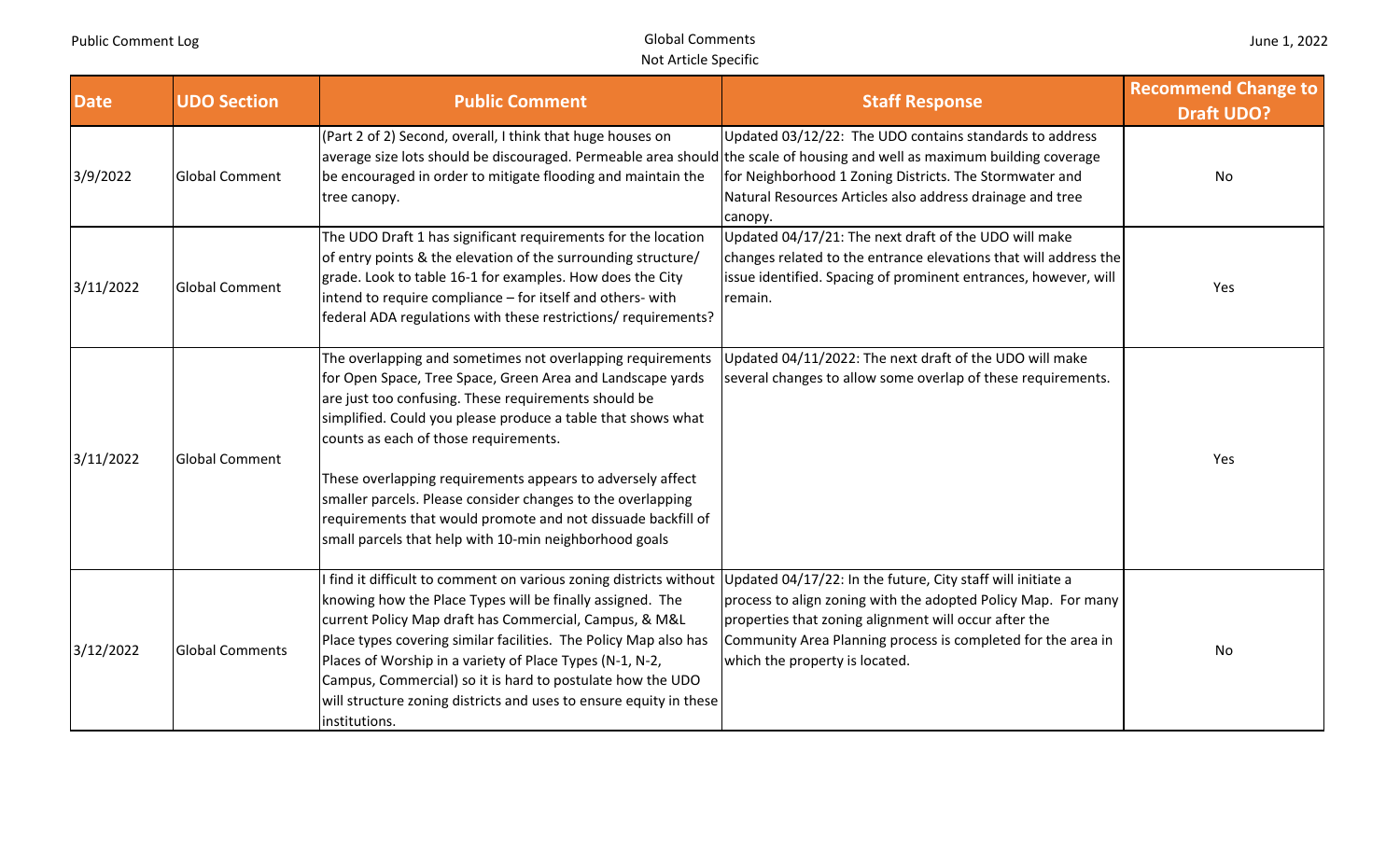| June 1, 2022 |  |  |  |  |
|--------------|--|--|--|--|
|--------------|--|--|--|--|

| <b>Date</b> | <b>UDO Section</b>     | <b>Public Comment</b>                                                                                                                                                                                                                                                                                                                                                                                                                                                                                                                                                                                                                                                                                                                                                                                                                                                                                                                                                                                                                                                                                                                                                                                                                                                                                                                                                                                                                                                                                                                                                                                                                                           | <b>Staff Response</b>                                                                                                                                                                                                                                                                                                                                                                                                                                                                                                                                                                | <b>Recommend Change to</b><br><b>Draft UDO?</b> |
|-------------|------------------------|-----------------------------------------------------------------------------------------------------------------------------------------------------------------------------------------------------------------------------------------------------------------------------------------------------------------------------------------------------------------------------------------------------------------------------------------------------------------------------------------------------------------------------------------------------------------------------------------------------------------------------------------------------------------------------------------------------------------------------------------------------------------------------------------------------------------------------------------------------------------------------------------------------------------------------------------------------------------------------------------------------------------------------------------------------------------------------------------------------------------------------------------------------------------------------------------------------------------------------------------------------------------------------------------------------------------------------------------------------------------------------------------------------------------------------------------------------------------------------------------------------------------------------------------------------------------------------------------------------------------------------------------------------------------|--------------------------------------------------------------------------------------------------------------------------------------------------------------------------------------------------------------------------------------------------------------------------------------------------------------------------------------------------------------------------------------------------------------------------------------------------------------------------------------------------------------------------------------------------------------------------------------|-------------------------------------------------|
| 3/15/2022   | <b>Global Comments</b> | am Board Chair for "PivotPoint Transitional Housing". We are Updated 05/03/2022: Staff believes the challenges of the<br>a start-up, non-profit organization in CLT trying to create a low-<br>barrier, emergency shelter program that serves the needs of<br>the HOMELESS COMMUNITY. Our plan is to provide mobile,<br>mini, single-occupancy shelters for the homeless population in<br>LEGAL ENCAMPMENTS or HOMELESS CAMPGROUNDS. The<br>CURRENT zoning does not allow for our concept. We ask that<br>the zoning around homelessness shelters and transitional<br>housing and where they can be located be BROADENED to<br>allow various "villages, encampments, campgrounds" as well as<br>various "shelters", both fixed, palletized, or MOBILE (on trailer<br>beds). We ask that zoning make room in the UDO for creativity and North Carolina code it is recommended you follow-up with<br>in dealing with the homeless population, specifically. The<br>Homeless population has been ignored and written OUT of<br>Zoning Ordinances all over the country and has prevented<br>solutions in many cities. However, other major cities all over<br>the country are creating new zoning opportunities for non-<br>profits to come in with strategic and creative solutions. With<br>the 2025 Charlotte-Mecklenburg - Housing & Homeless<br>Strategy and focus on the need to address Homelessness in<br>Charlotte, our ask and plea is to have a more favorable reading<br>within the UDO for our concept. We have many people to<br>serve and have great ideas, we just need a path forward.<br>Thank you so much for your consideration on this matter. | proposed option to provide emergency shelters via "mobile,<br>mini, single-occupancy shelters" is not zoning or land<br>development ordinance-related but that, as described, such<br>shelters do not meet North Carolina code as habitable<br>dwellings.<br>Additionally, campgrounds are a use permitted in the proposed<br>UDO in certain zoning districts with a conditional plan.<br>To discuss in greater detail the challenges of these structures<br>the Building Code Administration staff at the Mecklenburg<br>County Land Use and Enivronmental Services Agency (LUESA). | No                                              |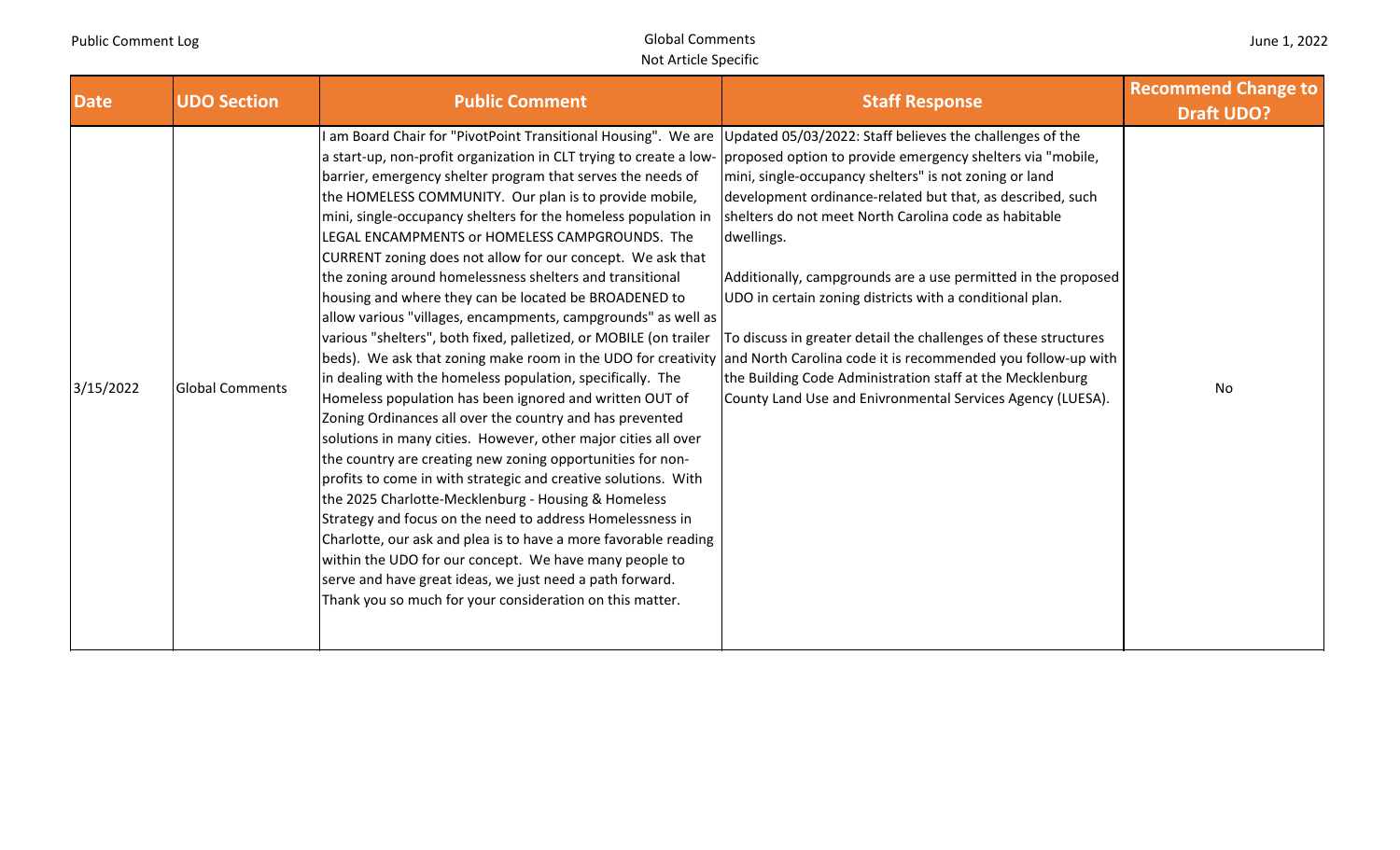| June 1, 2022 |  |  |  |
|--------------|--|--|--|
|--------------|--|--|--|

| <b>Date</b> | <b>UDO Section</b>     | <b>Public Comment</b>                                                                                                                                                                                                                                                                                                                                                                                                                                                                                                                                                                                                                                                                                                                                                                                                                                                                                                                                                                                                                                             | <b>Staff Response</b>       | <b>Recommend Change to</b><br><b>Draft UDO?</b> |
|-------------|------------------------|-------------------------------------------------------------------------------------------------------------------------------------------------------------------------------------------------------------------------------------------------------------------------------------------------------------------------------------------------------------------------------------------------------------------------------------------------------------------------------------------------------------------------------------------------------------------------------------------------------------------------------------------------------------------------------------------------------------------------------------------------------------------------------------------------------------------------------------------------------------------------------------------------------------------------------------------------------------------------------------------------------------------------------------------------------------------|-----------------------------|-------------------------------------------------|
| 3/17/2022   | <b>Global Comments</b> | (Part 1 of 3) The Charlotte Regional Business Alliance <sup>®</sup> is the<br>voice of business and the only regional economic development<br>organization that grows the economy, advocates for business,<br>and convenes diverse stakeholders for the Charlotte region.<br>A strong business climate is a key objective for the CLT Alliance.<br>We support and promote a commonsense regulatory<br>environment and pro-business policies that help attract, grow,<br>and retain businesses in the region. In considering the<br>proposed Unified Development Ordinance (UDO) for the City of<br>Charlotte, the revised ordinances should be advanced with an<br>underlying objective of balancing the interests of all<br>stakeholders, as well as future generations of Charlotteans.<br>Key themes viewed by the CLT Alliance as important in the<br>implementation of the UDO include:<br>.Business Growth: The UDO should eliminate barriers to entry<br>for businesses that want to grow in Charlotte and those<br>businesses that want to relocate here. | Thank you for your comment. | No                                              |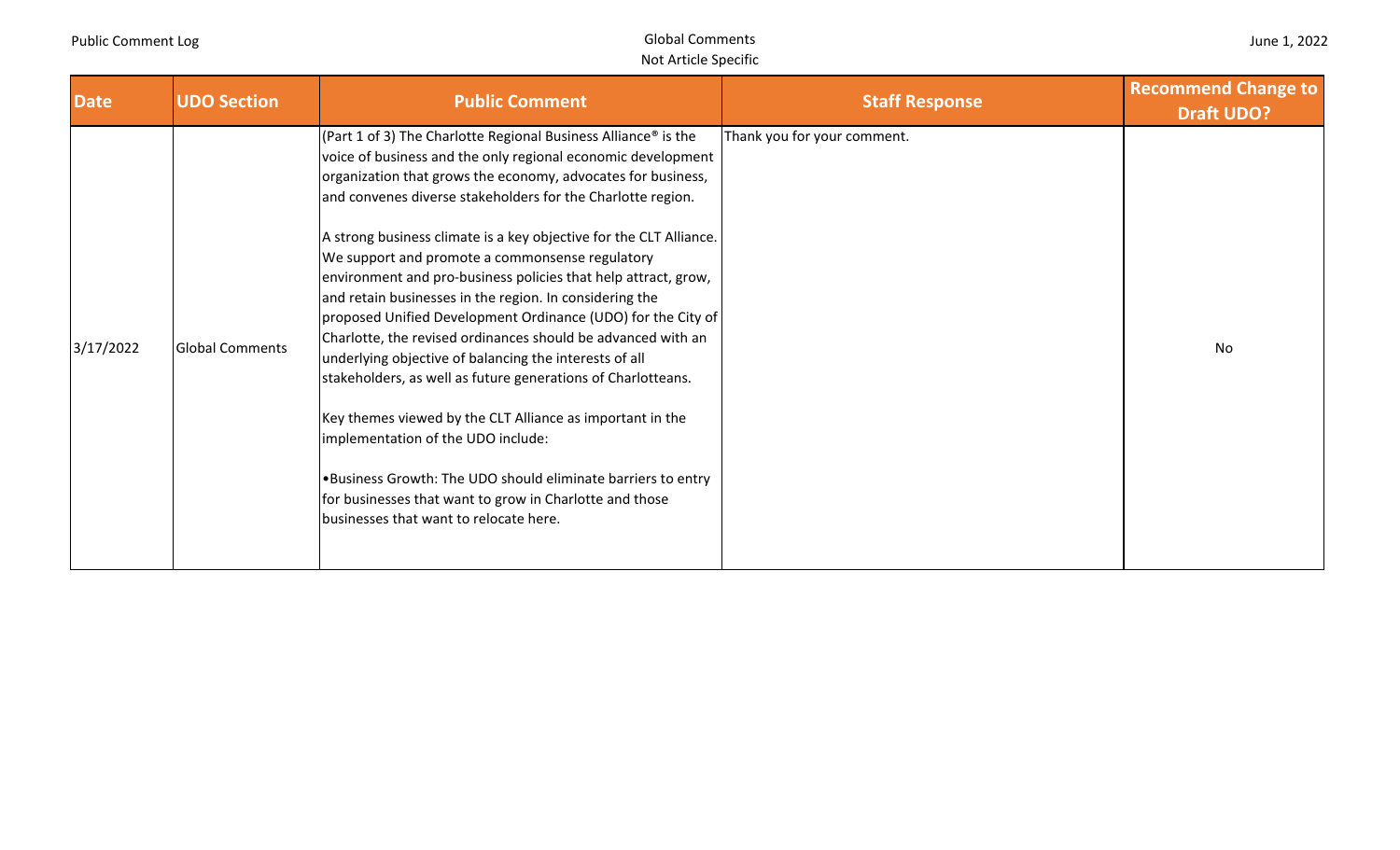| June 1, 2022 |  |  |  |  |
|--------------|--|--|--|--|
|--------------|--|--|--|--|

| <b>Date</b> | <b>UDO Section</b>     | <b>Public Comment</b>                                                                                                                                                                                                                                                                                                                                                                                                                                                                                                                                                                                                                                                                                                                                                                                                                                                                                                                                                                                                                                                                                                                                                                                                                                                                                                                                                                                                                                                                                                                                                                                  | <b>Staff Response</b>                                                                                                                                                                                                                                                                | <b>Recommend Change to</b><br><b>Draft UDO?</b> |
|-------------|------------------------|--------------------------------------------------------------------------------------------------------------------------------------------------------------------------------------------------------------------------------------------------------------------------------------------------------------------------------------------------------------------------------------------------------------------------------------------------------------------------------------------------------------------------------------------------------------------------------------------------------------------------------------------------------------------------------------------------------------------------------------------------------------------------------------------------------------------------------------------------------------------------------------------------------------------------------------------------------------------------------------------------------------------------------------------------------------------------------------------------------------------------------------------------------------------------------------------------------------------------------------------------------------------------------------------------------------------------------------------------------------------------------------------------------------------------------------------------------------------------------------------------------------------------------------------------------------------------------------------------------|--------------------------------------------------------------------------------------------------------------------------------------------------------------------------------------------------------------------------------------------------------------------------------------|-------------------------------------------------|
| 3/17/2022   | <b>Global Comments</b> | (Part 2 of 3) . Inclusivity: Increased affordable and workforce<br>housing stock is needed to help accommodate some of the<br>rapid population growth in Charlotte. Affordable and workforce for the NC district in the next draft, and will consider square<br>housing incentives should be available throughout the city, in<br>every zoning district. Bonuses for affordable and workforce<br>housing could be increased to further promote building such<br>projects.<br>• Future Opportunity: Project details like minimum building<br>heights, block lengths, and maximum building coverage should<br>be evaluated to allow for maximum flexibility.<br>oMinimum building height sections should be more flexible,<br>taking into account building square footage so as to not restrict<br>unique, small-scale developments.<br>oBlock length restrictions in industrial areas should be more<br>flexible. Many times, industrial developments can be significant<br>in size. Allowing large-scale industrial developments will allow<br>the city to continue to compete for significant projects.<br>Currently, manufacturing and logistics place types allow for<br>1,500 feet block lengths. Larger block lengths should be<br>considered in this place type to accommodate significant<br>potential projects.<br>oMaximum building coverage limits what percentage of a lot<br>can be built upon. Other parts of the UDO will inform how large<br>building projects can be. Adding a maximum building coverage<br>element to design adds significant time and cost, stifling<br>development. | Updated 4/25/22: The draft UDO includes bonuses for<br>affordable housing. Minimum building heights will be revised<br>footage for all districts. Block lengths for M&L districts will be<br>increased. Maximum building coverage will be increased for<br>some of the N1 districts. | Yes                                             |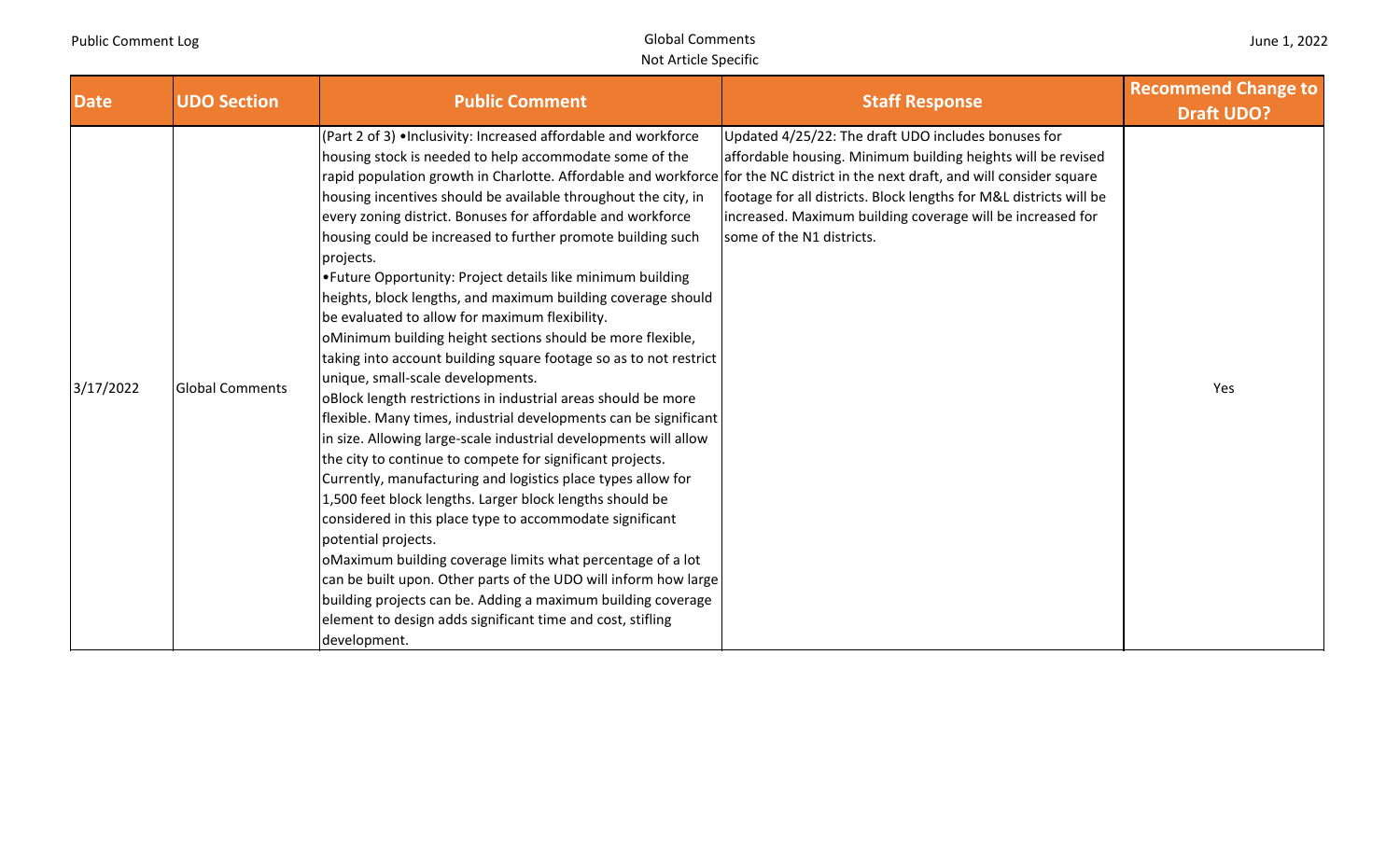|  | June 1, 2022 |
|--|--------------|
|--|--------------|

| <b>Date</b> | <b>UDO Section</b>     | <b>Public Comment</b>                                                                                                                                                                                                                                                                                                                                                                                                                                                                                                                                                                                                                                                                                                                                                                                                                                                                                                                                                           | <b>Staff Response</b>                                                                                                                                       | <b>Recommend Change to</b><br><b>Draft UDO?</b> |
|-------------|------------------------|---------------------------------------------------------------------------------------------------------------------------------------------------------------------------------------------------------------------------------------------------------------------------------------------------------------------------------------------------------------------------------------------------------------------------------------------------------------------------------------------------------------------------------------------------------------------------------------------------------------------------------------------------------------------------------------------------------------------------------------------------------------------------------------------------------------------------------------------------------------------------------------------------------------------------------------------------------------------------------|-------------------------------------------------------------------------------------------------------------------------------------------------------------|-------------------------------------------------|
| 3/17/2022   | <b>Global Comments</b> | (Part 3 of 3) . Flexibility and Transparency: Regular review of<br>the UDO should be undertaken by City Council, the Planning<br>Commission, and the public. The UDO amendment process<br>seems fair, and leaders should be open to modifying the UDO<br>to accommodate changes needed for all stakeholders. For<br>example, many projects are required to have 15% green area.<br>This policy could change based on density goals that evolve<br>over time. The UDO should be a guide that can be relied on by<br>all stakeholders, but changes should be able to be made<br>through a reasonable process when needed.<br>We appreciate the opportunity to submit comments on the<br>UDO. We recognize this is a first draft, and public comments<br>will be reviewed and edits will be made to the document. We<br>look forward to continuing to work with all stakeholders to<br>support a final product that helps all of Charlotte thrive.                                 | Updated 04/25/22: Staff is committed to making changes to<br>the UDO as to respond to policy and market changes, and to<br>address unintended consequences. | No                                              |
| 3/18/2022   | <b>Global Comments</b> | The City has designated several Historic Districts. If you are<br>serious about preserving them, the UDO will need to include an include a Historic Districts Overlay which protects historic<br>overlay for Historic Districts to prevent historic structures from structures from being torn down to the extent allowed by state<br>being torn down and replaced. Our Historic Districts already<br>meet the density requirements the city is trying to achieve with<br>new N1 zoning. In addition, a consultant's mapping -<br>presented AFTER the new place types were approved – shows<br>that areas that include Historic Districts are the neighborhoods<br>most likely to be redeveloped, but with market rate, not<br>affordable, housing. Compromising our Historic Districts does<br>nothing to achieve the goals of affordable housing or 10-<br>minute neighborhoods.<br>Please amend the UDO to protect our Historic Districts and our<br>tree canopy. Thank you. | Updated 04/17/22: The current ordinance and the UDO<br>llaw.                                                                                                | No                                              |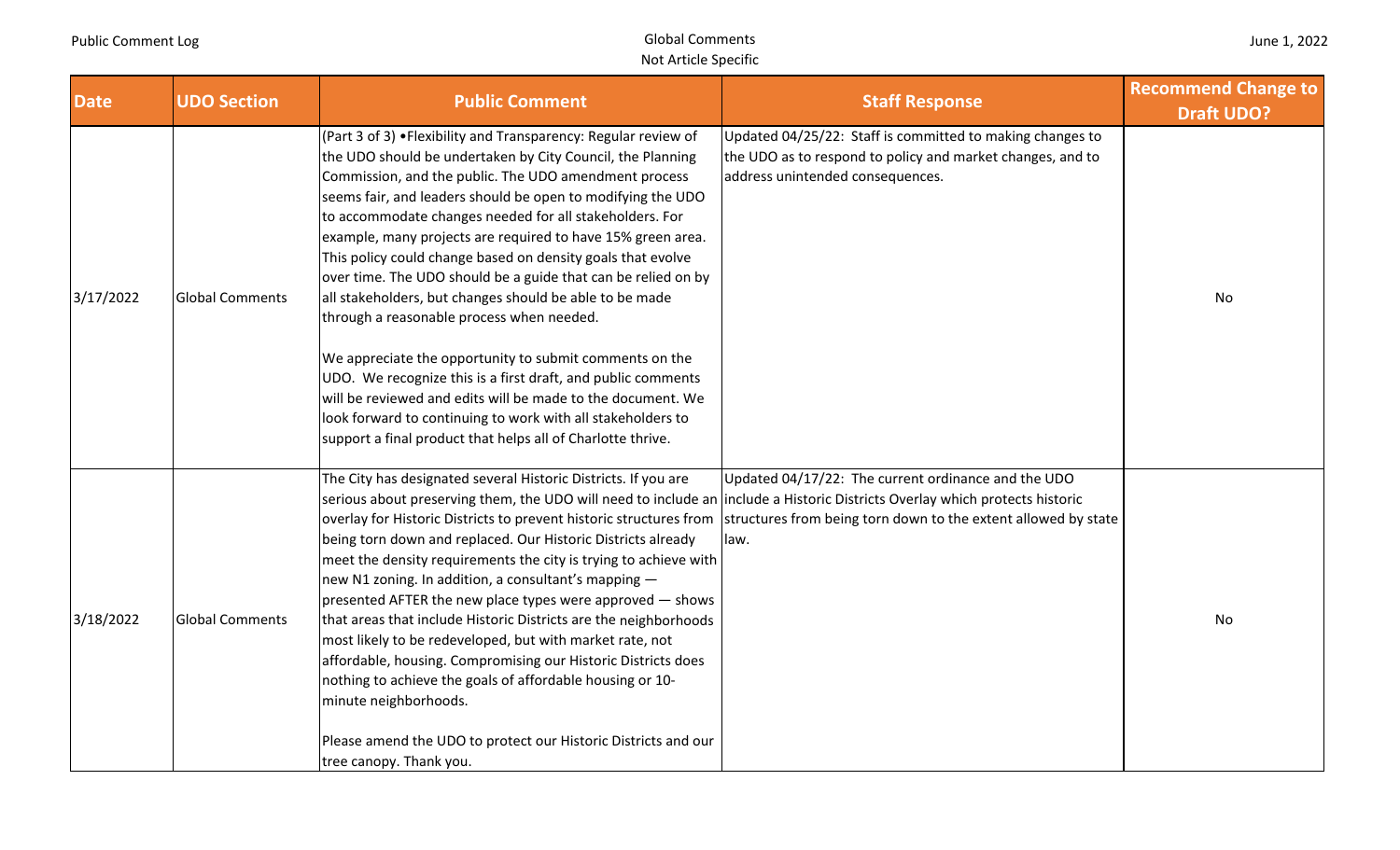| <b>Date</b> | <b>UDO Section</b>     | <b>Public Comment</b>                                                                                                                                                                                                                                                                                                                                                                                                                                                                                                                                                                                                                                                                                                                                                                                                                                                                                                                                                                  | <b>Staff Response</b>                                                                                                                                                                                                                                                                                                                                                                                                                                                                                                                                                                                                                                                                                                                                                                                                                                                                                                                                                                          | <b>Recommend Change to</b><br><b>Draft UDO?</b> |
|-------------|------------------------|----------------------------------------------------------------------------------------------------------------------------------------------------------------------------------------------------------------------------------------------------------------------------------------------------------------------------------------------------------------------------------------------------------------------------------------------------------------------------------------------------------------------------------------------------------------------------------------------------------------------------------------------------------------------------------------------------------------------------------------------------------------------------------------------------------------------------------------------------------------------------------------------------------------------------------------------------------------------------------------|------------------------------------------------------------------------------------------------------------------------------------------------------------------------------------------------------------------------------------------------------------------------------------------------------------------------------------------------------------------------------------------------------------------------------------------------------------------------------------------------------------------------------------------------------------------------------------------------------------------------------------------------------------------------------------------------------------------------------------------------------------------------------------------------------------------------------------------------------------------------------------------------------------------------------------------------------------------------------------------------|-------------------------------------------------|
| 3/18/2022   | <b>Global Comments</b> | Greetings! I attended a session focused on Short Term Rentals.<br>Thank you for hosting the session.<br>It was not clear in the session how existing uses would be<br>managed. The ordinance does cover non conforming uses with<br>parameters on how to continue use that was lawful before any receive, a tremendous amount of feedback on the topic of<br>changes. Can you confirm this would be applicable to existing<br>short term rentals? I live next to a residential lot that benefits<br>from this same non-conformity section of the ordinance<br>allowing for continued commercial use without further<br>requirements beyond that portion of the ordinance so my<br>assumption was uniform treatment. To ensure no disconnect in  A topic of this significance warrants additional discussion and<br>communication, I wanted to write in and request for<br>confirmation of the same for an existing short term rental use.<br>Thank you, in advance, for your response. | Updated 03/23/22: UDO staff and consultants are reexamining<br>the conditions for short-term rentals for potential modification<br>in the next draft UDO.<br>Staff has heard and received, and continues to hear and<br>short-term rentals. Perspectives have spanned the spectrum<br>generating both positive and negative comments about the<br>proposed standards. Numerous benefits and drawbacks have<br>been identified.<br>consideration beyond staff. Staff held two listening sessions on<br>February 24, 2022. Staff has also presented takeaways from<br>short-term rental comments to City Council and has heard<br>Council's initial feedback on the topic.<br>Staff will work with the UDO consultant to update the<br>proposed standards and updated standards will be included in<br>the second draft of the UDO to be released in May.<br>Updated 04/27/2022: Please see the short-term rental<br>regulations update posted on the UDO website at<br>http://charlotteudo.org. | Yes                                             |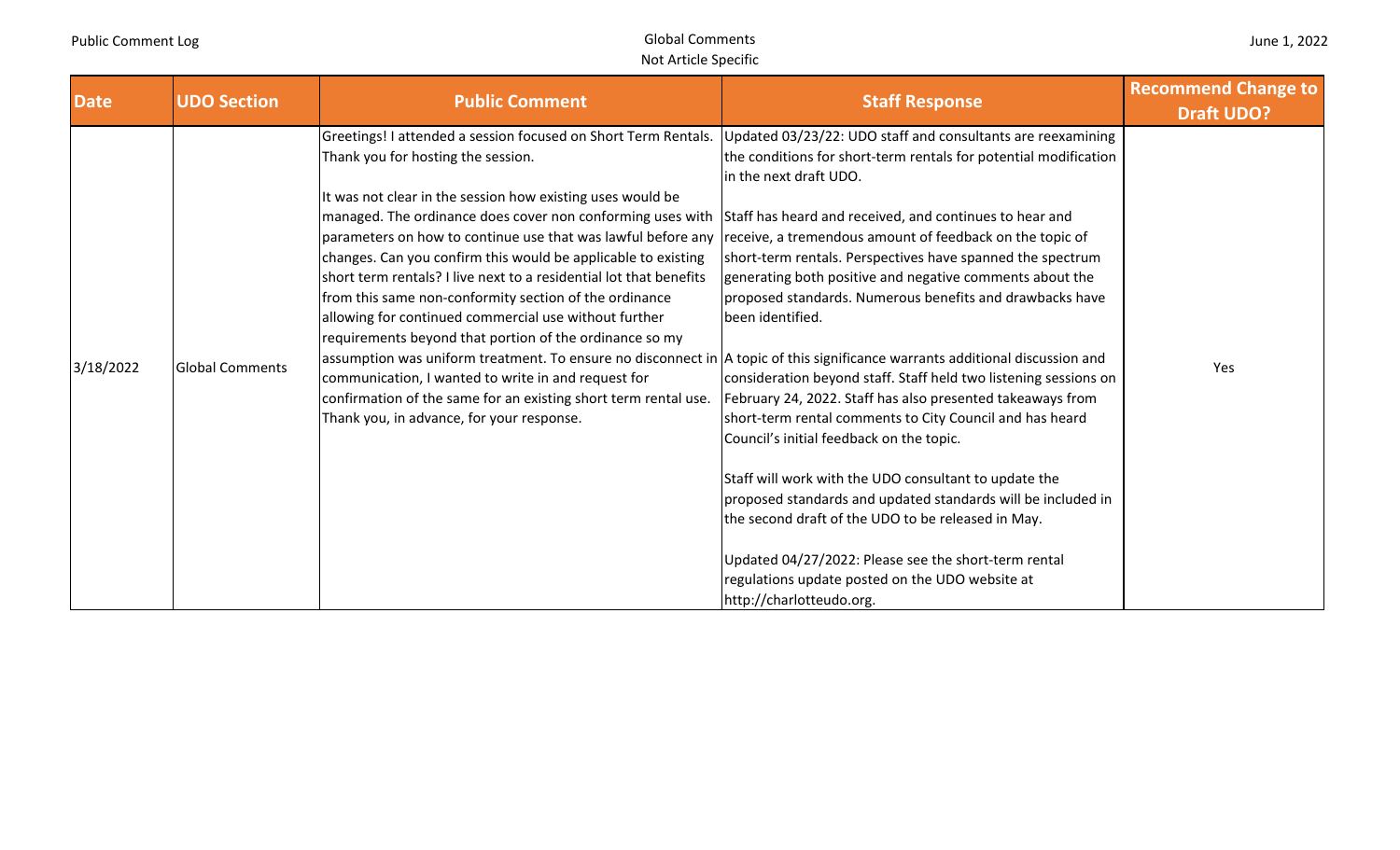| June 1, 2022 |  |  |  |
|--------------|--|--|--|
|--------------|--|--|--|

| <b>Date</b> | <b>UDO Section</b>     | <b>Public Comment</b>                                                                                                                                                                                                                                                                                                                                                                                                                                                                                                                                                                                                                                                                                                                                                                                                                                                                                                                                                                                                                                                                                                                                                                             | <b>Staff Response</b>                                                                                                                                                                                           | <b>Recommend Change to</b><br><b>Draft UDO?</b> |
|-------------|------------------------|---------------------------------------------------------------------------------------------------------------------------------------------------------------------------------------------------------------------------------------------------------------------------------------------------------------------------------------------------------------------------------------------------------------------------------------------------------------------------------------------------------------------------------------------------------------------------------------------------------------------------------------------------------------------------------------------------------------------------------------------------------------------------------------------------------------------------------------------------------------------------------------------------------------------------------------------------------------------------------------------------------------------------------------------------------------------------------------------------------------------------------------------------------------------------------------------------|-----------------------------------------------------------------------------------------------------------------------------------------------------------------------------------------------------------------|-------------------------------------------------|
| 3/18/2022   | <b>Global Comments</b> | (Part 1 of 5) The Charlotte Mecklenburg Climate Leaders has<br>the following comments regarding the UDO, referring to Part IX that will lead to more area on site for green space and open<br>Stormwater & Natural Resources, Article 29: Tree Protection.<br>Comments regarding Part VIII. General Development Zoning<br>Standards, Article 19: Off-Street Vehicle & Bicycle Parking are<br>also included. Thanks to the staff for their hard work over the<br>past few years in updating this important document.<br>Article 29: Tree Protection - Section 3: MAINTENANCE and<br><b>PROTECTION OF TREES</b><br>We are pleased that the UDO removes the exemption within<br>the uptown area and transit station areas from tree save<br>requirements.<br>The requirement in the UDO that all sites save 15% of<br>development for green areas is an improvement from the<br>previous lower requirement. However, given our tree canopy<br>needs, we recommend that all multi-unit developments of a<br>significant size in specifically designated areas of the City be<br>required to provide an additional 10% save for land for parks<br>and greenways where additional trees can be planted. | 04/11/22: The current draft UDO has several improvements<br>space. This includesa 5% increase in tree save for residential<br>subdivisions. The draft UDO also includes reservation for parks<br>and greenways. | No                                              |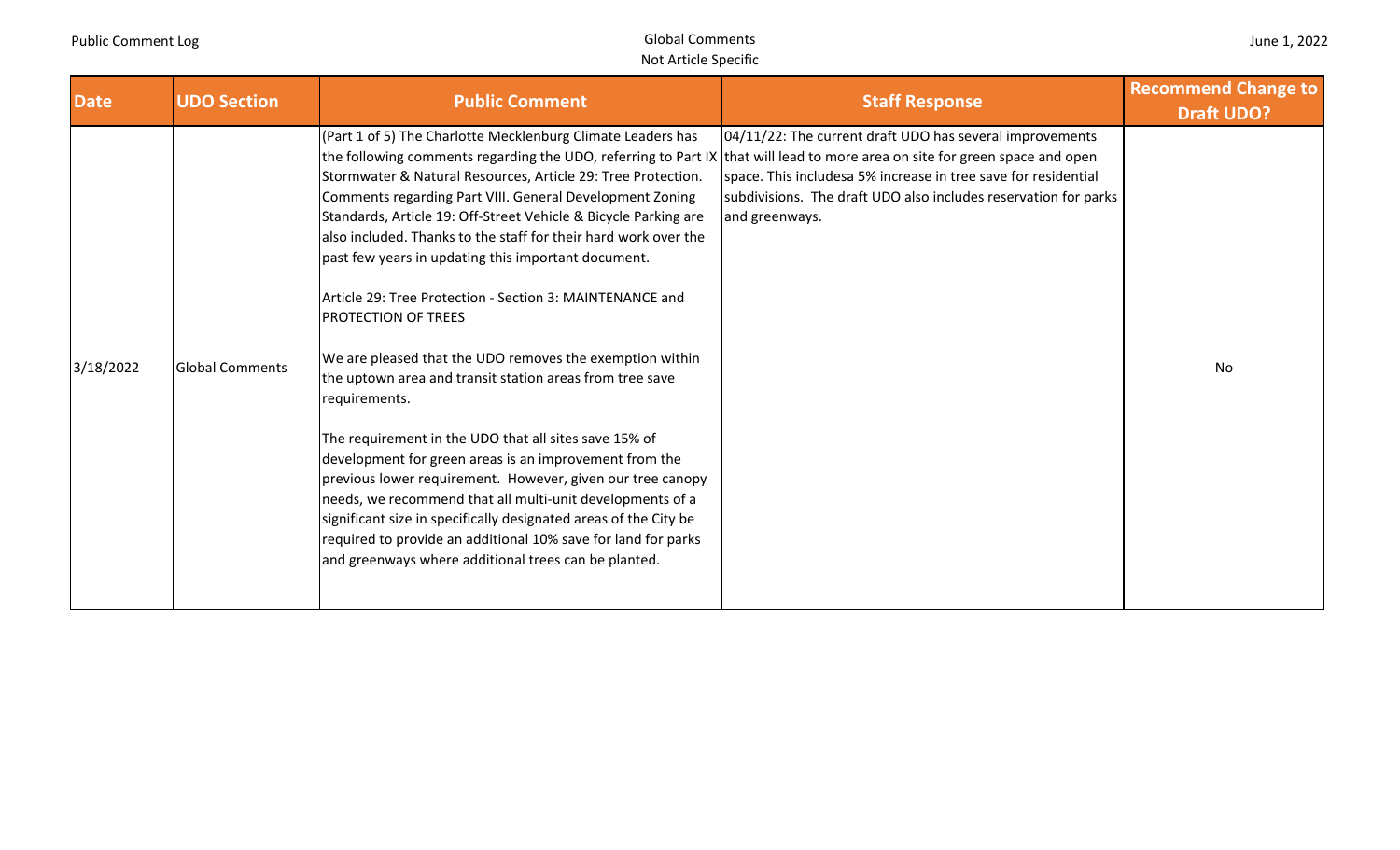| <b>Date</b> | <b>UDO Section</b>     | <b>Public Comment</b>                                                                                                                                                                                                                                                                                                                                                                                                                                                                                                                                                                                                                                                                                                                                                                                                                                                                                                                                                                                                                                                                                                 | <b>Staff Response</b>                                                                                                                                                                                                                                                                                                                                                                                                                                                                                                                                                                                                                                                                                                                                                                                                                                                                                                                                                                                                                                                                                                                          | <b>Recommend Change to</b><br><b>Draft UDO?</b> |
|-------------|------------------------|-----------------------------------------------------------------------------------------------------------------------------------------------------------------------------------------------------------------------------------------------------------------------------------------------------------------------------------------------------------------------------------------------------------------------------------------------------------------------------------------------------------------------------------------------------------------------------------------------------------------------------------------------------------------------------------------------------------------------------------------------------------------------------------------------------------------------------------------------------------------------------------------------------------------------------------------------------------------------------------------------------------------------------------------------------------------------------------------------------------------------|------------------------------------------------------------------------------------------------------------------------------------------------------------------------------------------------------------------------------------------------------------------------------------------------------------------------------------------------------------------------------------------------------------------------------------------------------------------------------------------------------------------------------------------------------------------------------------------------------------------------------------------------------------------------------------------------------------------------------------------------------------------------------------------------------------------------------------------------------------------------------------------------------------------------------------------------------------------------------------------------------------------------------------------------------------------------------------------------------------------------------------------------|-------------------------------------------------|
| 3/18/2022   | <b>Global Comments</b> | heritage trees on private property is valuable, but we would<br>like to see the size of the trees included to start at 20 dbh<br>(versus the proposed 30 dbh) since 20 dbh trees are considered spectrum generating both positive and negative comments<br>to be large trees.<br>Article 29: Tree Protection - Section 6: FRONTAGE TREE<br>PLANTING REQUIREMENT<br>The frontage tree planting requirement is a good step.<br>However, the distance of 40' should be shorter for small and<br>medium trees. Small and medium trees need a shorter<br>distance in order to achieve the shade needed to improve the<br>walkability of sidewalks.<br>Article 29: Tree Protection - Section 7: TREE PLANTING<br><b>REQUIREMENT</b><br>We would like to see that at least 75% of new required trees<br>shall be native species (versus the proposed 50%) since native<br>trees are more beneficial for wildlife, particularly birds and<br>insects.<br>The current tree ordinance states that payment in lieu (for<br>opting not to provide tree save) will not exceed 90% of the<br>average tax value for an acre of land. | (Par 2 of 5) The UDO plan to expand protected trees to include Updated 04/11/22: Staff has heard and received, and continues<br>to hear and receive, a tremendous amount of feedback on the<br>topic of heritage trees. Perspectives have spanned the<br>about the draft standards. Numerous benefits and drawbacks<br>have been identified.<br>A topic of this significance warrants additional discussion and<br>consideration beyond staff. Staff held two listening sessions on<br>February 17. Staff has also presented takeaways from heritage<br>tree comments to City Council and has heard their Council's<br>initial feedback on the topic.<br>Staff will work with the UDO consultant to update the draft<br>proposed standards and the updated standards will be included<br>in the second draft of the UDO to be published released in<br>May.<br>The frontage tree planting requirement will be updated to<br>reflect this recommendation. One small maturing tree will be<br>required for every 30 ft of lot frontage. We will consider the<br>recommendation for greater native species as a requirement<br>for tree planting. | Yes                                             |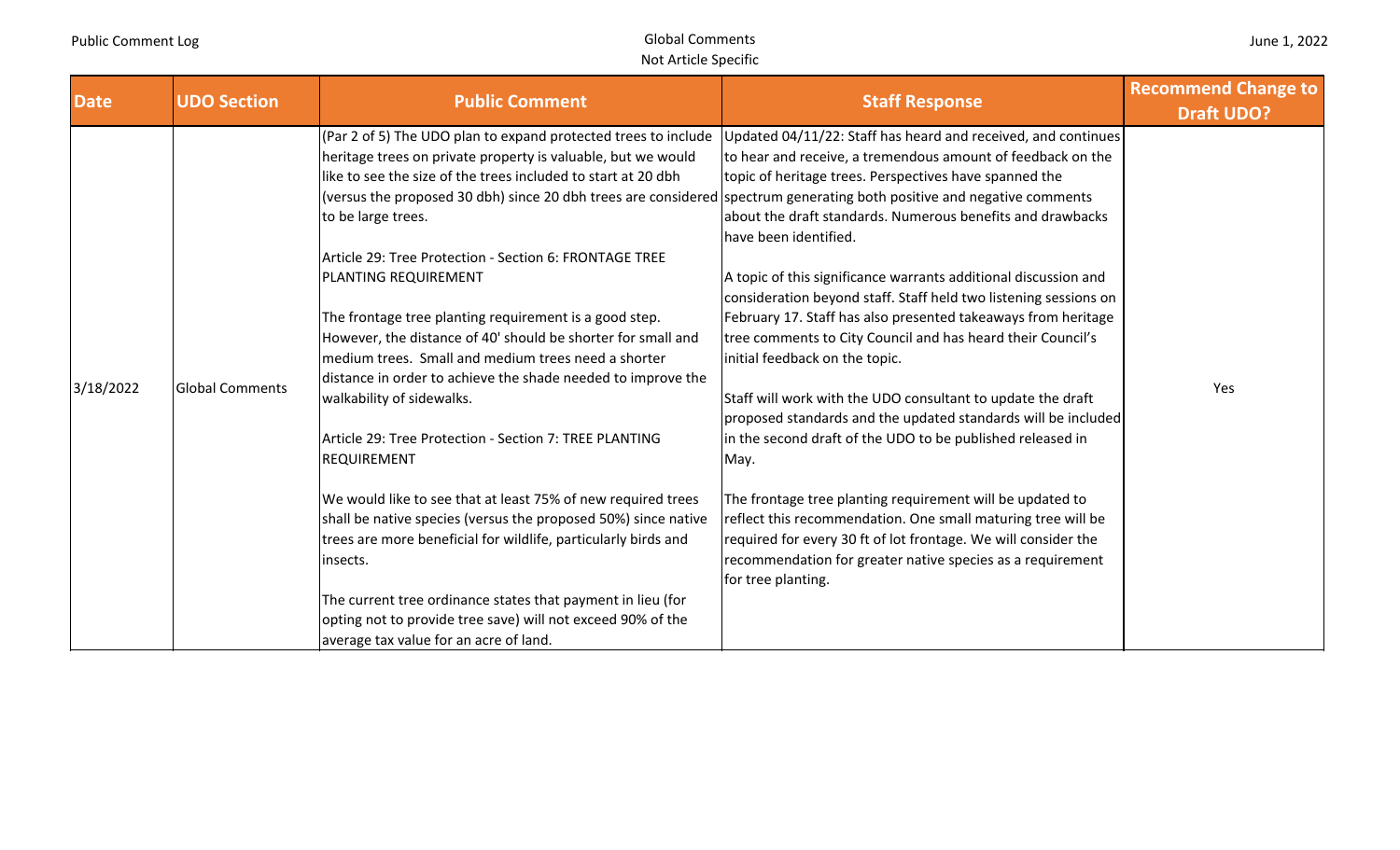| <b>Date</b> | <b>UDO Section</b>     | <b>Public Comment</b>                                                                                                                                                                                                                                                                                                                                                                                                                                                                                                                                                                                                                                                                                                                                                                                                                                                                                                                                                                                                                                                                                                  | <b>Staff Response</b>                                                                                                                                                                                                                                                                                                                                                                                                                                                                                                                                                                                                                                                                                                                                                                                                                                                                                 | <b>Recommend Change to</b><br><b>Draft UDO?</b> |
|-------------|------------------------|------------------------------------------------------------------------------------------------------------------------------------------------------------------------------------------------------------------------------------------------------------------------------------------------------------------------------------------------------------------------------------------------------------------------------------------------------------------------------------------------------------------------------------------------------------------------------------------------------------------------------------------------------------------------------------------------------------------------------------------------------------------------------------------------------------------------------------------------------------------------------------------------------------------------------------------------------------------------------------------------------------------------------------------------------------------------------------------------------------------------|-------------------------------------------------------------------------------------------------------------------------------------------------------------------------------------------------------------------------------------------------------------------------------------------------------------------------------------------------------------------------------------------------------------------------------------------------------------------------------------------------------------------------------------------------------------------------------------------------------------------------------------------------------------------------------------------------------------------------------------------------------------------------------------------------------------------------------------------------------------------------------------------------------|-------------------------------------------------|
| 3/18/2022   | <b>Global Comments</b> | (Part 3 of 5) Given the strong need for additional funds to<br>protect our tree canopy, we recommend that this be increased<br>to 100% of the average tax value.<br>The UDO does not adequately address the issue of trees<br>planted in parking lots. We recommend that the pervious area<br>around these trees be increased to support the growth of<br>larger trees with broader canopies which will help reduce the<br>heat build up in parking lots. If some medium sized trees are<br>used, the 40' distance from parking spots should be reduced to adequate policy foundation for altering this standard in this<br>30' to add more shade.<br>Article 29: Tree Protection - Section 8: TREE MITIGATION<br><b>FUNDS</b><br>We support the plan to establish a Tree Conservation Fund to<br>directly fund the City's Tree Canopy Preservation Program.<br>However, we recommend that this be named the "Tree<br>Conservation & Equity Fund," in recognition of the need to<br>prioritize funding for trees in low income areas with the least<br>tree coverage. (As noted in the City's Tree Canopy Action Plan, | Updated 04/11/22: Although we are not looking at any changes<br>to the payment-in-lieu formula, we are changing the capped<br>value for this fee from \$80,100 to \$192,626.<br>The UDO staff will not be increasing the internal tree planting<br>standard beyond the required 10% of BUA, one tree per every<br>10,000 sq ft of BUA, and the requirement for each parking<br>space to be within 40 ft of a tree; these are all are carried over<br>from current requirements. Staff does not feel there is<br>draft of the UDO.<br>The Tree Canopy Preservation Program is an established<br>program that could be adjusted through other intitiatives like<br>the forthcoming update to the city's Urban Forest Master Plan<br>and tree canopy goal. Programs to be supported by the Canopy<br>Care Fund would likely have significant focus on equitable<br>distribution of tree canopy benefits. | No                                              |
|             |                        | the tree canopy in Charlotte is not equitably distributed.) We<br>also support the plans to establish a Street Tree Planting Fund<br>and a Canopy Care Fund.                                                                                                                                                                                                                                                                                                                                                                                                                                                                                                                                                                                                                                                                                                                                                                                                                                                                                                                                                           |                                                                                                                                                                                                                                                                                                                                                                                                                                                                                                                                                                                                                                                                                                                                                                                                                                                                                                       |                                                 |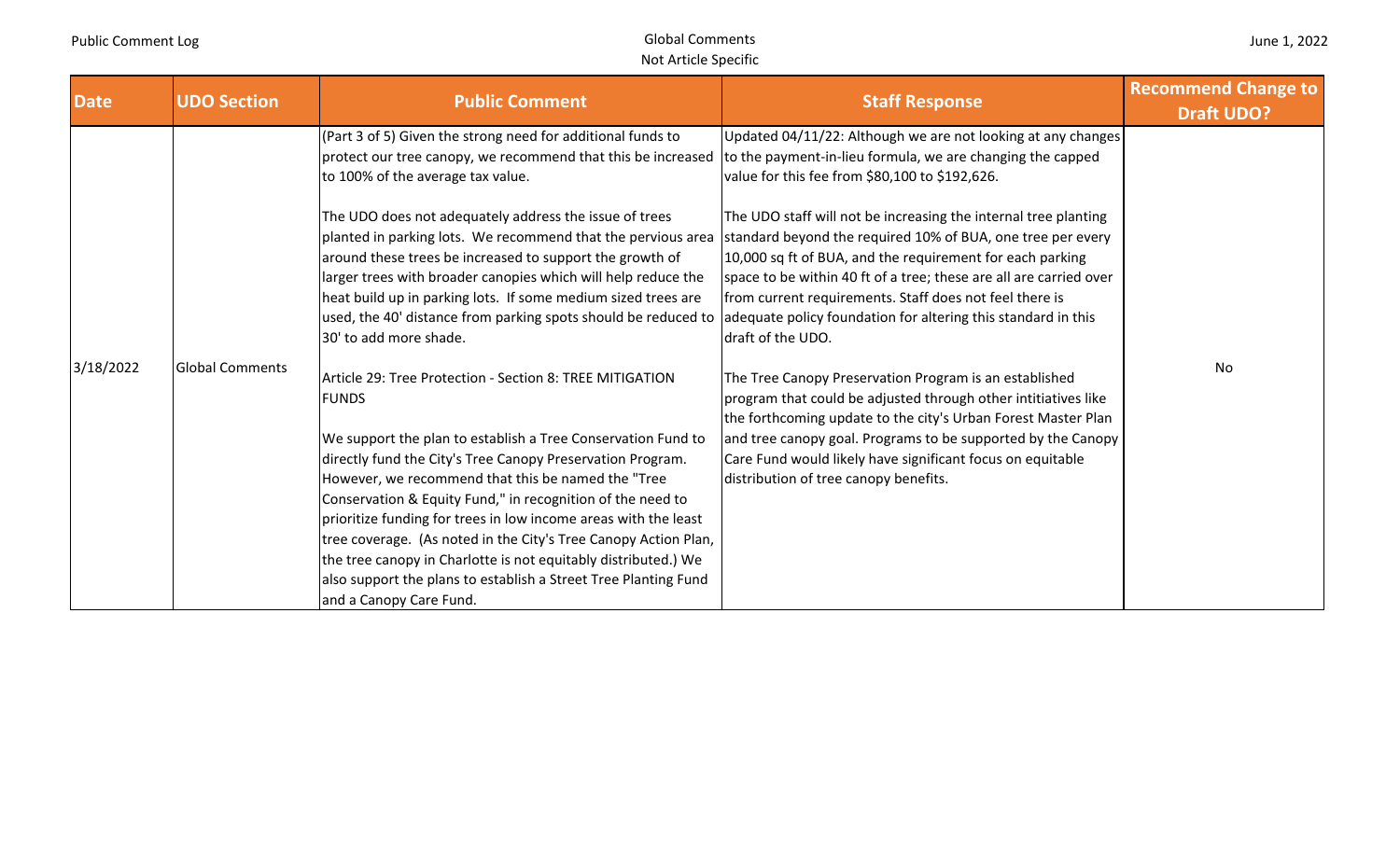| <b>Date</b> | <b>UDO Section</b>     | <b>Public Comment</b>                                                                                                                                                                                                                                                                                                                                                                                                                                                                                                                                                                                                                                                                                                                                                                                                                                                             | <b>Staff Response</b>                                                                                                                                                                           | <b>Recommend Change to</b><br><b>Draft UDO?</b> |
|-------------|------------------------|-----------------------------------------------------------------------------------------------------------------------------------------------------------------------------------------------------------------------------------------------------------------------------------------------------------------------------------------------------------------------------------------------------------------------------------------------------------------------------------------------------------------------------------------------------------------------------------------------------------------------------------------------------------------------------------------------------------------------------------------------------------------------------------------------------------------------------------------------------------------------------------|-------------------------------------------------------------------------------------------------------------------------------------------------------------------------------------------------|-------------------------------------------------|
| 3/18/2022   | <b>Global Comments</b> | (Part 4 of 5) Article 19: Off-Street Vehicle & Bicycle Parking -<br>Section 2: VEHICLE PARKING SPACE REQUIREMENTS<br>UDO does a good job in its requirements for bicycle parking, EV varies for different zoning districts.<br>charging stations, and EV parking allotments.<br>We want to eliminate most, if not all minimum parking<br>requirements in Tier 3 areas (i.e. the most dense areas like<br>South Park and potentially in University City), and encourage<br>developers to build shared parking or other solutions. The<br>same principle applies in single family and multi-family<br>development.<br>From a wonky metric standpoint staff needs to substantiate<br>their UDO parking matrix by addressing the following<br>questions:<br>How was the 1/250 GFA ratio determined for office facilities?<br>How does this compare with the current zoning ordinance? | The draft UDO does eliminate most minimum parking in Tier 3.<br>Shared parking is supported by the UDO draft. 1/250 GFA does<br>not apply to all tiers. The current parking required for office | No                                              |
| 3/18/2022   | <b>Global Comments</b> | (Part 5 of 5) Is there a way to find out on an item by item basis<br>which parking ratios are different in the UDO draft vs. the<br>current zoning ordinance? The Planning staff needs to explain<br>their rationale for changing such ratios.<br>Should all parking be based on Net Square Footage, rather than<br>Gross? Depending on the building type, as much as 50% of a<br>building could conceivably be storage, elevator shafts, hallways<br>etc. Such functions lie mostly outside the realm of normal, daily<br>parking needs.                                                                                                                                                                                                                                                                                                                                         | This comment is still under review.                                                                                                                                                             | <b>TBD</b>                                      |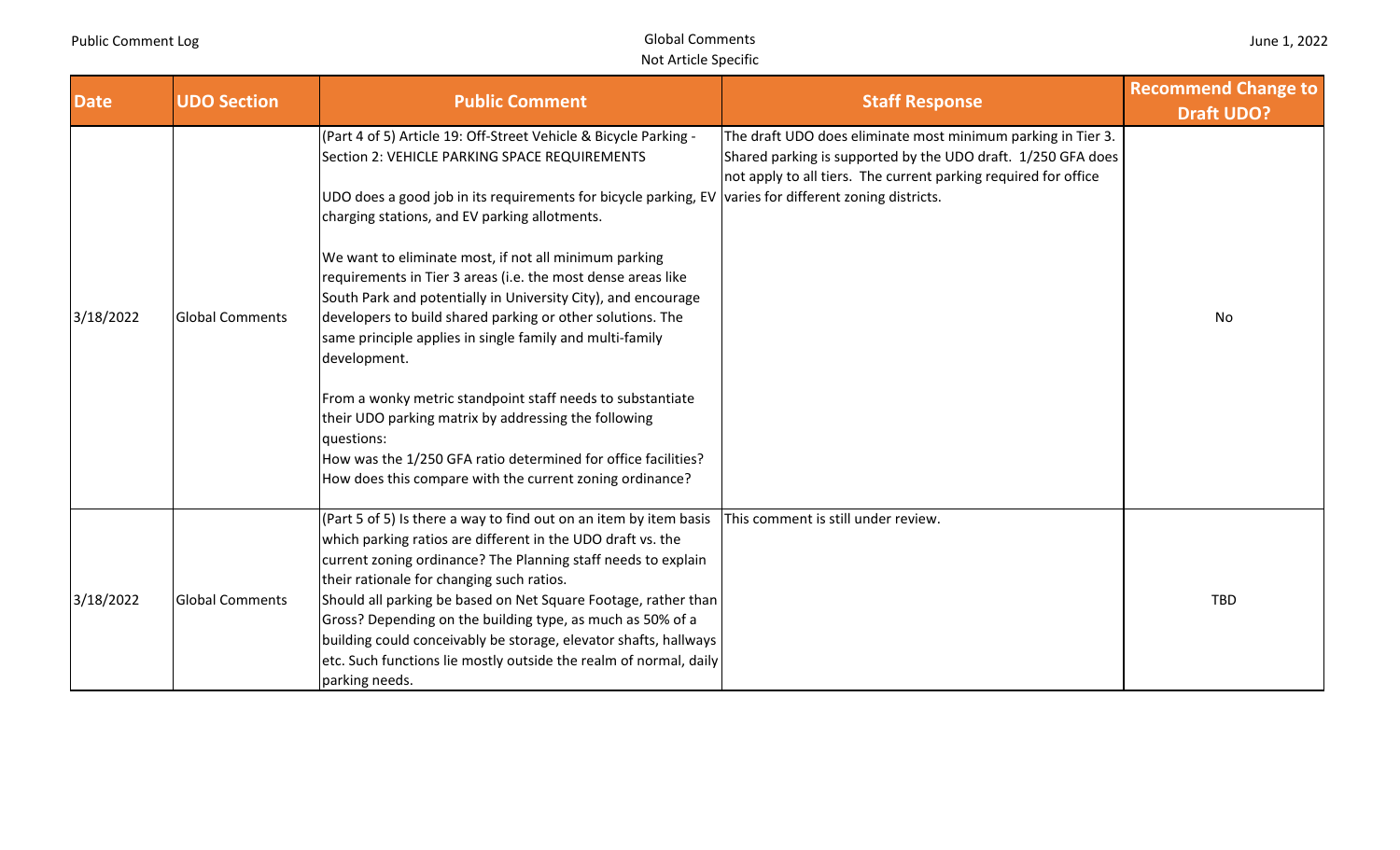| June 1, 2022 |  |  |  |
|--------------|--|--|--|
|--------------|--|--|--|

| <b>Date</b> | <b>UDO Section</b>     | <b>Public Comment</b>                                                                                                                                                                                                                                                                                                                                                                                                                                                                                                                                                                                                                                                                                                                                                                                                                                                                                                                                                                                                                                                                                                                                                                    | <b>Staff Response</b>                                                                                                                                                                                                                                                                                        | <b>Recommend Change to</b><br><b>Draft UDO?</b> |
|-------------|------------------------|------------------------------------------------------------------------------------------------------------------------------------------------------------------------------------------------------------------------------------------------------------------------------------------------------------------------------------------------------------------------------------------------------------------------------------------------------------------------------------------------------------------------------------------------------------------------------------------------------------------------------------------------------------------------------------------------------------------------------------------------------------------------------------------------------------------------------------------------------------------------------------------------------------------------------------------------------------------------------------------------------------------------------------------------------------------------------------------------------------------------------------------------------------------------------------------|--------------------------------------------------------------------------------------------------------------------------------------------------------------------------------------------------------------------------------------------------------------------------------------------------------------|-------------------------------------------------|
| 3/18/2022   | <b>Global Comments</b> | (Part 1 of 2) Topic: Affordable Housing<br>On behalf of the OneMECK Affordable Housing Team, I request<br>that the UDO include provisions that encourage private<br>developers of multi-family rental projects to include units of<br>affordable housing in market developments that do not<br>otherwise receive affordable housing-related federal, state, city<br>or county funding for such units ("Qualifying Projects"). Based<br>upon input we received from private developers, we propose<br>three ways for the UDO to incentivize Qualifying Projects. (1) A<br>Qualifying Project could earn a significant density bonus by<br>including various levels of affordable units (set by City Council<br>from time to time) for people at specified Area Median Income<br>(AMI) levels, with higher density bonuses allowed for units<br>designated for residents at 50% of AMI and below. The density<br>bonus can also be higher for Qualifying Projects that are<br>located in High Opportunity Zones (to be defined as including<br>higher income neighborhoods, good access to employment,<br>and other factors based on principles of equity, as set by the<br>City Council). | The UDO draft includes development bonuses for affordable<br>housing through the voluntary mixed income standards and the<br>height bonus. Additional affordable housing support (though<br>adjustments of certain standards for affordable housing, for<br>example) will be included in the next UDO draft. | Yes                                             |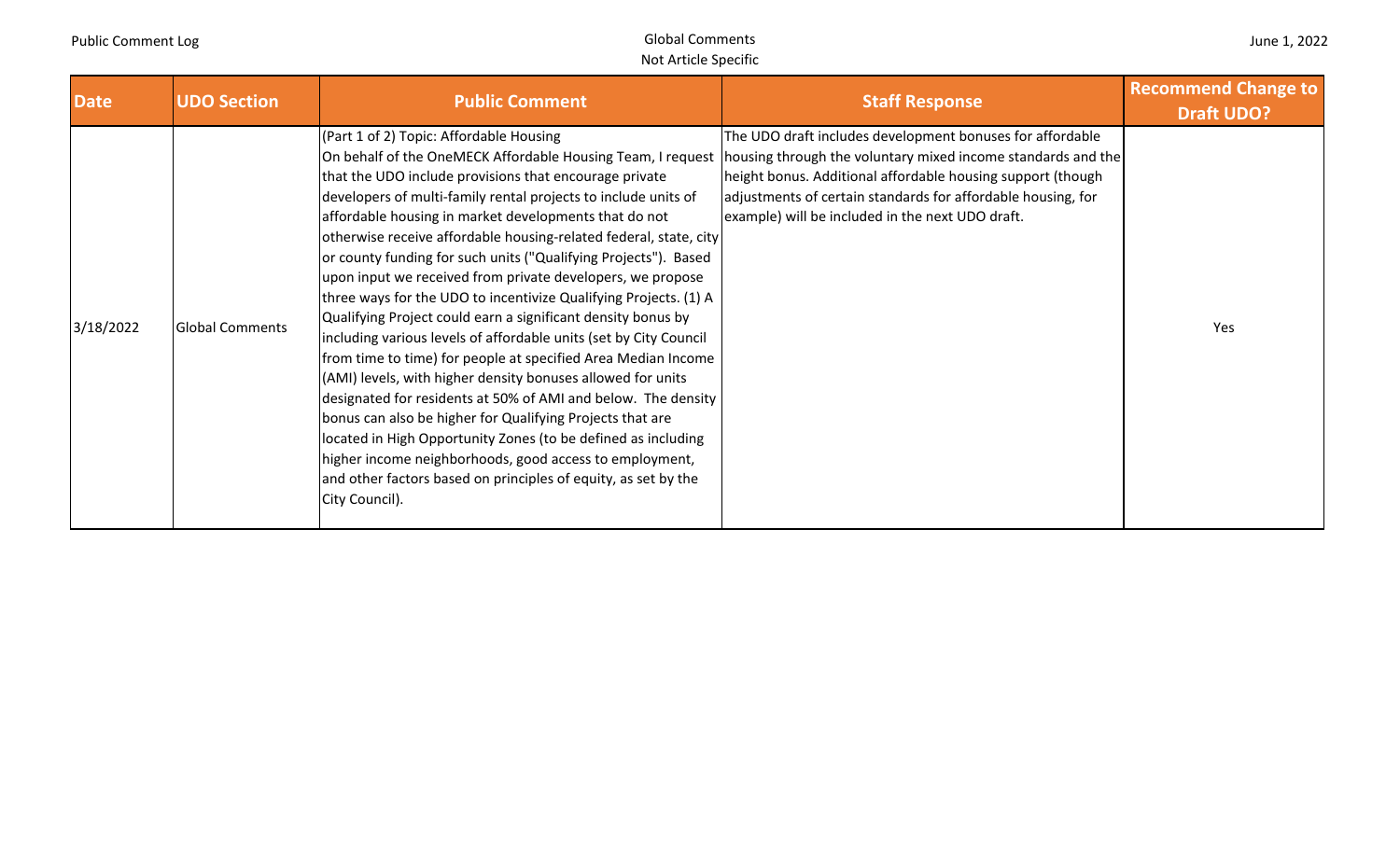| June 1, 2022 |  |  |  |
|--------------|--|--|--|
|--------------|--|--|--|

| <b>Date</b> | <b>UDO Section</b>     | <b>Public Comment</b>                                                                                                                                                                                                                                                                                                                                                                                                                                                                                                                                                                                                                                                                                                                                                                                                                                                                                                                                                                                                                                                                                                                     | <b>Staff Response</b>                                                                                                                                                                                                                                                                                                                                                                                                                                                                                                                  | <b>Recommend Change to</b><br><b>Draft UDO?</b> |
|-------------|------------------------|-------------------------------------------------------------------------------------------------------------------------------------------------------------------------------------------------------------------------------------------------------------------------------------------------------------------------------------------------------------------------------------------------------------------------------------------------------------------------------------------------------------------------------------------------------------------------------------------------------------------------------------------------------------------------------------------------------------------------------------------------------------------------------------------------------------------------------------------------------------------------------------------------------------------------------------------------------------------------------------------------------------------------------------------------------------------------------------------------------------------------------------------|----------------------------------------------------------------------------------------------------------------------------------------------------------------------------------------------------------------------------------------------------------------------------------------------------------------------------------------------------------------------------------------------------------------------------------------------------------------------------------------------------------------------------------------|-------------------------------------------------|
| 3/18/2022   | <b>Global Comments</b> | (Part 2 of 2) (2) Various direct costs paid to the City such as<br>application fees, etc. could be waived, and time periods for<br>various approvals (which also result in costs) could be<br>shortened, for Qualifying Projects. (3) The City (and the<br>County, if agreed) could refund, directly or through an<br>intermediary, all or some of the property taxes to be incurred<br>by Qualifying Projects (based on the amount of affordable<br>housing in the project), to be applied as rent subsidies for the<br>low-income residents in order to bring the total rent paid for<br>the affordable units up to a fair market level.<br>As the UDO undergoes review and revision, we ask the City to<br>look for additional opportunities to encourage and enable<br>private developers of market rate developments to include<br>affordable housing that is widely dispersed throughout the City.<br>Despite the efforts of the City and the County, we are losing<br>existing Naturally Occurring Affordable Housing faster than it is<br>being replaced. We believe that our proposals will help address<br>this critical issue. | These approaches are outside of the scope of the UDO but can<br>still be assessed as development process changes. Also, some<br>of these suggestions need legal and fiscal assessment. The<br>comments have been forwarded to the Charlotte Development<br>Center and Housing & Neighborhood Serves for consideration.                                                                                                                                                                                                                 | No                                              |
| 3/18/2022   | <b>Global Comments</b> | remain concerned about changes to the rules on Driveways.<br>On existing properties already built and recorded we have to<br>deal with what is there. Fire hydrants. catch basins,<br>topography, power poles and guy wires transformers and<br>telephone equipment. Please grandfather existing recorded<br>lots to the existing rules.<br>The cost/benefit of a lot of the tree provisions has not been<br>done.                                                                                                                                                                                                                                                                                                                                                                                                                                                                                                                                                                                                                                                                                                                        | Updated 04/28/2022: The Driveway and Access Rules will be<br>incorporated as part of the new Charlotte Streets Manual. The<br>Charlotte Streets Manual is referenced in the UDO but is not<br>part of the UDO. The public engagement and feedback process<br>for the Charlotte Streets Manual is being coordinated by the<br>Charlotte Department of Transportation (CDOT).<br>The Tree Canopy Action Plan and UDO Economic Impact<br>Analysis assessed the economic and ecological costs and<br>benefits of these proposed standards. | No                                              |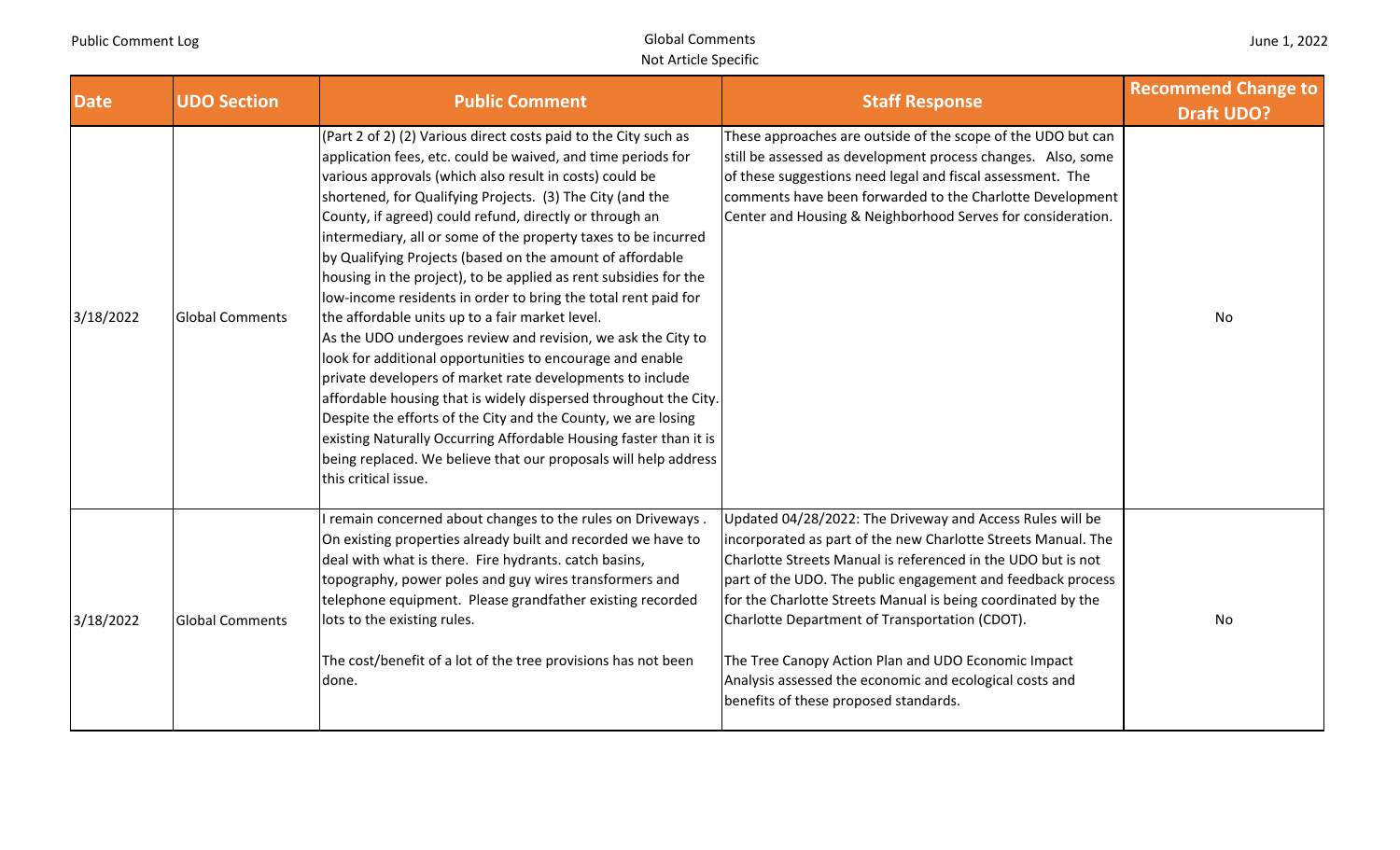| June 1, 2022 |  |  |  |
|--------------|--|--|--|
|--------------|--|--|--|

| <b>Date</b> | <b>UDO Section</b>     | <b>Public Comment</b>                                                                                                                                                                                                                                                                                                                                                                                                                                                                                                                                                                                                                                                                                                                                                                                                                                                                                                                                                                                                                                                                                                                                                                                                                                                                                                                                                    | <b>Staff Response</b>                                                                                                                           | <b>Recommend Change to</b><br><b>Draft UDO?</b> |
|-------------|------------------------|--------------------------------------------------------------------------------------------------------------------------------------------------------------------------------------------------------------------------------------------------------------------------------------------------------------------------------------------------------------------------------------------------------------------------------------------------------------------------------------------------------------------------------------------------------------------------------------------------------------------------------------------------------------------------------------------------------------------------------------------------------------------------------------------------------------------------------------------------------------------------------------------------------------------------------------------------------------------------------------------------------------------------------------------------------------------------------------------------------------------------------------------------------------------------------------------------------------------------------------------------------------------------------------------------------------------------------------------------------------------------|-------------------------------------------------------------------------------------------------------------------------------------------------|-------------------------------------------------|
| 3/18/2022   | <b>Global Comments</b> | Suggestion to add this type of overlay to Article 14. Special<br>Purpose & Overlay Zoning Districts (PBD - Parking Benefit<br>District). It could be used in areas with Tier 3 parking<br>requirements near N1 districts to alleviate the conflict areas<br>that represent the concerns of some of the draft comments<br>posted thus far.<br>Parking Benefit District (PBD) - are defined geographic areas,<br>typically in downtown areas or along commercial corridors in<br>which a majority of the revenue generated from on-street<br>parking facilities (Parking meters, parking permits, or even off-<br>street public parking decks) within the district are returned to<br>the district to finance neighborhood improvements.<br>One KEY part is that funds collected in each district must NOT<br>go into a general fund or be diverted to any other organization.<br>When done right, PBDs build community support b/c funds go<br>back into their neighborhoods, it keeps parking inline b/c<br>parking is never really free, and begins to manage parking for<br>the public good.<br>Articles on PBD:<br>https://whyy.org/articles/ideas-worth-stealing-parking-benefit-<br>districts/<br>https://www.sullivansgulch.org/uploads/4/0/9/1/40915355/pa<br>rking_benefit_districts.pdf<br>https://www.mapc.org/resource-library/parking-benefit-<br>districts/ | Updated 4/25/22: This suggestion has been forwarded to CDOT<br>as it is not triggered by development and wouldn't be<br>established by the UDO. | No                                              |